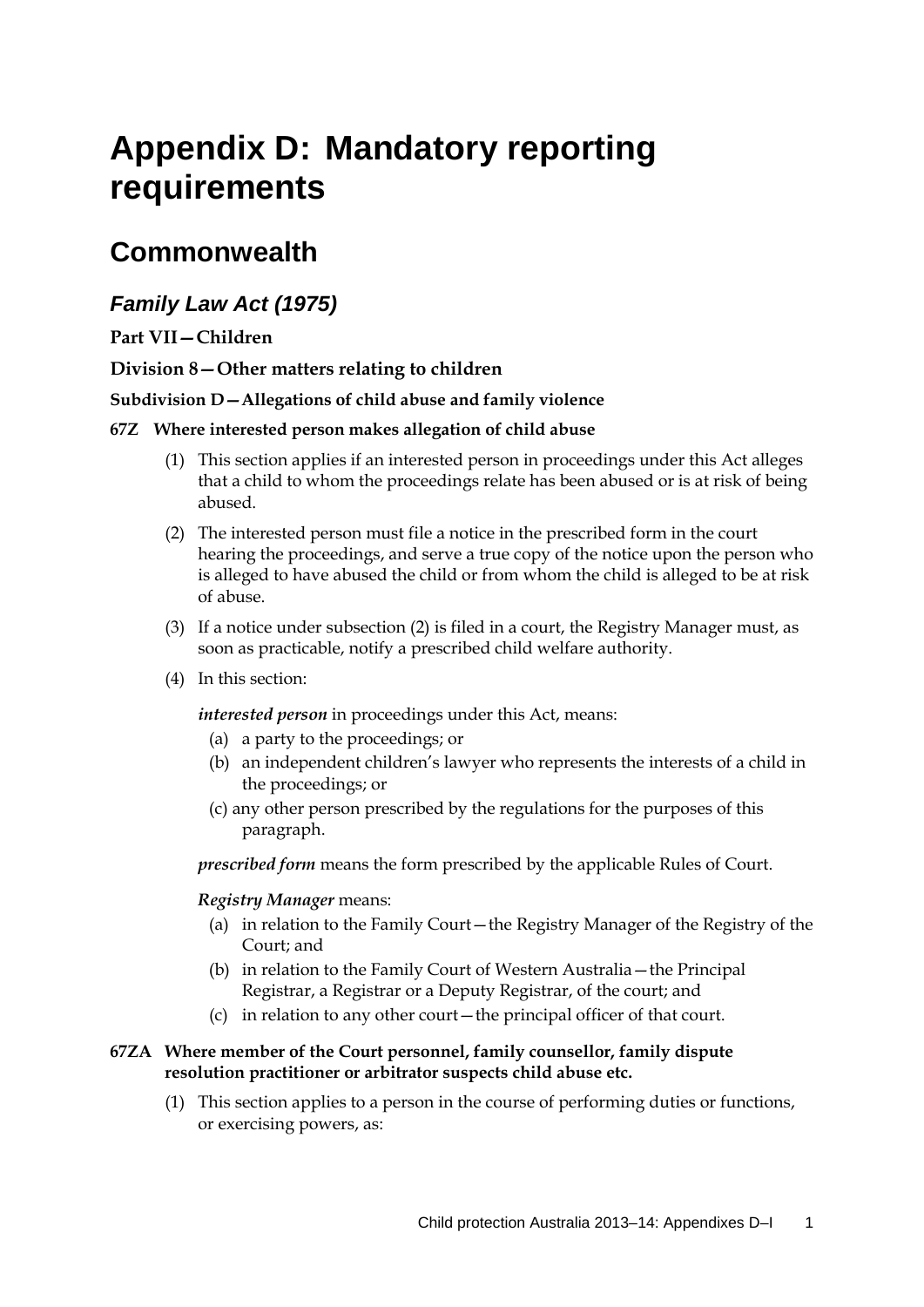- (a) the Registrar or a Deputy Registrar of a Registry of the Family Court of Australia; or
- (b) the Registrar or a Deputy Registrar of the Family Court of Western Australia; or
- (c) a Registrar of the Federal Magistrates Court; or
- (d) a family consultant; or
- (e) a family counsellor; or
- (f) a family dispute resolution practitioner; or
- (g) an arbitrator; or
- (h) a lawyer independently representing a child's interests.
- (2) If the person has reasonable grounds for suspecting that a child has been abused, or is at risk of being abused, the person must, as soon as practicable, notify a prescribed child welfare authority of his or her suspicion and the basis for the suspicion.
- (3) If the person has reasonable grounds for suspecting that a child:
	- (a) has been ill treated, or is at risk of being ill treated; or
	- (b) has been exposed or subjected, or is at risk of being exposed or subjected, to behaviour which psychologically harms the child;

the person may notify a prescribed child welfare authority of his or her suspicion and the basis for the suspicion.

```
Note: The obligation under subsection (2) to notify a prescribed child welfare authority of a 
suspicion that a child has been abused or is at risk of being abused must be complied
with, regardless of whether this subsection also applies to the same situation.
```
- (4) The person need not notify a prescribed child welfare authority of his or her suspicion that a child has been abused, or is at risk of being abused, if the person knows that the authority has previously been notified about the abuse or risk under subsection (2) or subsection 67Z(3), but the person may notify the authority of his or her suspicion.
- (5) If notice under this section is given orally, written notice confirming the oral notice is to be given to the prescribed child welfare authority as soon as practicable after the oral notice.
- (6) If the person notifies a prescribed child welfare authority under this section or subsection 67Z(3), the person may make such disclosures of other information as the person reasonably believes are necessary to enable the authority to properly manage the matter the subject of the notification.

### **New South Wales**

Since 1977, the law has required medical practitioners to report physical and sexual abuse. This was expanded under the *Children (Care and Protection) Act 1987* to encompass other categories of mandatory reporters and what needed to be reported. From 18 December 2000, under the provisions of the *Children and Young Persons (Care and Protection) Act 1998*, the category of mandatory reporters was changed to anyone who: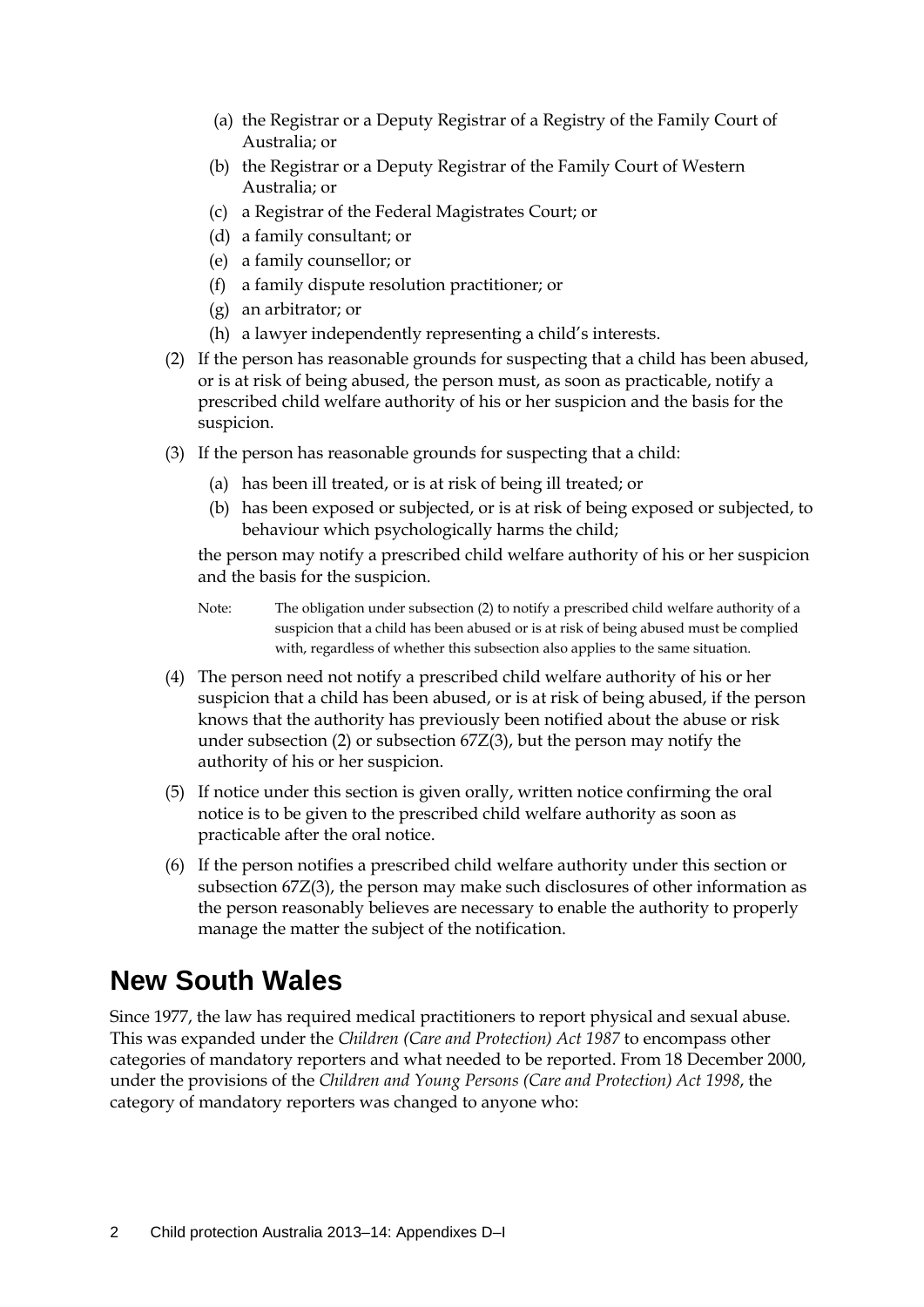- a) in the course of his or her professional work or other paid employment delivers health care, welfare, education, children's services, residential services or law enforcement wholly or partly to children;
- b) holds a management position in an organisation, the duties of which include direct responsibility for, or direct supervision of, a person referred to in (a);

and that person has reasonable grounds (that arise as a consequence of their employment) to suspect that a child is at risk of significant harm.

Since 1998, agencies have also been required to report allegations about, or convictions for, child abuse against a person doing work for the agency, together with information on the action being taken by the agency, to the New South Wales Ombudsman.

Guidelines supplement and support these statutory obligations. The Child Wellbeing and Child Protection—New South Wales Interagency Guidelines detail each agency's role, responsibilities and actions required in all aspects of child wellbeing and child protection intervention.

The 'risk of harm' reporting threshold was amended to 'risk of significant harm' from 24 January 2010, in accordance with the New South Wales Keep Them Safe reforms.

To align with this reporting threshold, New South Wales developed a *Mandatory reporter guide* (MRG) during 2009 with the United States-based Children's Research Centre and a wide range of human services and justice agencies across the government and nongovernment sectors. The interactive, online MRG became available for sector familiarisation from 23 December 2009 and formally commenced from 24 January 2010. Mandatory reporters were encouraged to use this resource to guide their decision making, such as whether or not to report a concern to the New South Wales Child Protection Helpline under the new 'risk of significant harm' threshold. The MRG is updated annually.

Using the online interactive tool and after the completion of a series of questions, a Decision Report is produced for the reporter, clarifying the appropriate course of action and detailing the rationale for the decision from the user's responses to each question.

Child Wellbeing Units (CWUs) operate in the key government reporting agencies of Health; Education; and Police to support agency responses to child wellbeing and child protection concerns. The Family and Community Services (FACS) CWU ceased operation on 28 June 2014. CWUs provide advice, training and support to staff working with children or families to help determine when a child is at risk of significant harm and to report matters to the Child Protection Helpline. In less serious cases, CWUs assist in the identification of potential agency responses, to the extent possible within agency resources and capabilities; support appropriate local action or referral for the child and family; and, over time, drive better alignment and coordination of agency service systems.

## **Victoria**

In 1993, the Victorian Government proposed legislative changes to the *Children and Young Persons Act 1989*, which would mandate specific professional groups to notify suspected cases of child physical and sexual abuse. Doctors, nurses and police were mandated on 4 November 1993 to report child physical and sexual abuse. Primary and secondary school teachers and principals were mandated on 18 July 1994. Section 182 a–e of the *Children, Youth and Families Act 2005* lists the above professional groups as mandatory reporters.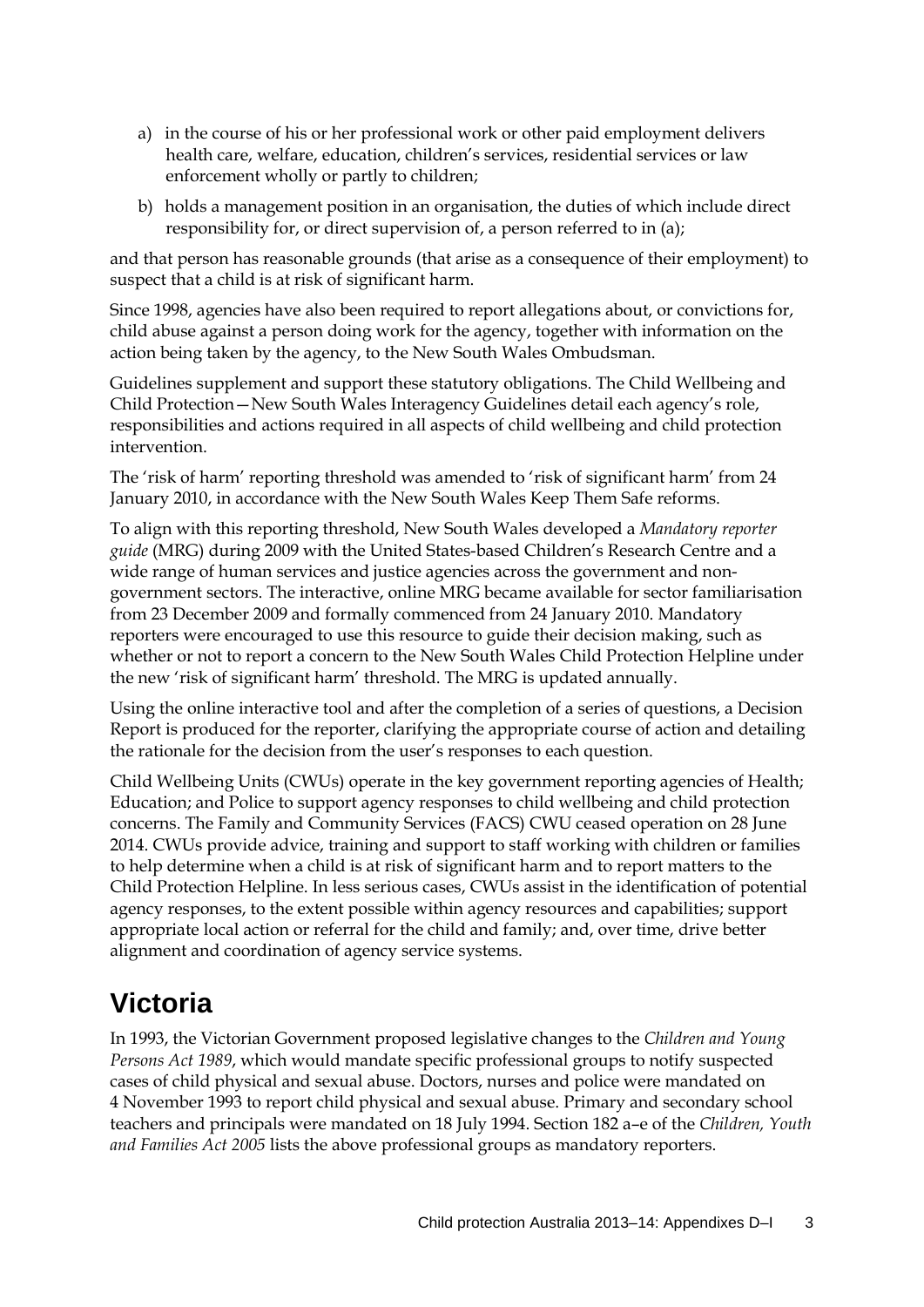# **Queensland**

In Queensland, as at 30 June 2014, the following persons are mandatory reporters, required by law to report child protection concerns to Child Safety Services:

- An authorised officer, employee of the Department of Communities, Child Safety and Disability Services who is involved in administrating the *Child Protection Act 1999*, or a person employed in a departmental care service or licensed care service who becomes aware of, or reasonably suspects harm to, a child in the care of a departmental care service or a licensee (s.148, *Child Protection Act 1999*).
- Staff of the Commission for Children and Young People and Child Guardian (s. 25, *Commission for Children and Young People and Child Guardian Act 2000*).
- A doctor or registered nurse who becomes aware, or reasonably suspects, during the practice of his or her profession that a child has been, is being or is likely to be harmed (s.191 and 192, *Public Health Act 2005*).
- Family court personnel, separate representatives and counsellors who suspect child abuse (s. 67ZA *Family Law Act 1975*, Commonwealth).
- From 19 January 2015 the *Child Protection Reform Amendment Act 2014* amends mandatory reporting obligations under the *Child Protection Act 1999*. The following professionals will be included as mandatory reporters on commencement:
	- Doctors
	- Registered nurses
	- Approved teachers employed at a school
	- Police officers working in child protection
	- Persons engaged to perform a child advocate function under the *Public Guardian Act 2014*
	- An authorised officer, employee of the Department of Communities, Child Safety and Disability Services, a person employed in a departmental care service or licensed care service.

## **Western Australia**

The *Children and Community Services Act 2004* (Part 4 Division 9A of the Act), includes provisions relating to mandatory reporting of child sexual abuse by certain professionals in Western Australia. Police officers, teachers, doctors, nurses and midwives are required to make a report to the Department for Child Protection and Family Support (the Department) if they form a belief, on reasonable grounds, in the course of their work (whether paid or unpaid), that a child has been the subject of sexual abuse that occurred on or after 1 January 2009, or that a child is the subject of ongoing sexual abuse. Failure to make a report in relation to child sexual abuse can result in a fine of up to \$6,000.

Other mandatory reporting provisions in Western Australia include:

• provisions in the *Family Court Act 1997* (Division 8, Subdivision 4 and sections 159 and 160) require court personnel, counsellors, mediators and legal practitioners independently representing a child's interest to report allegations or suspicions of child abuse in Family Court cases; and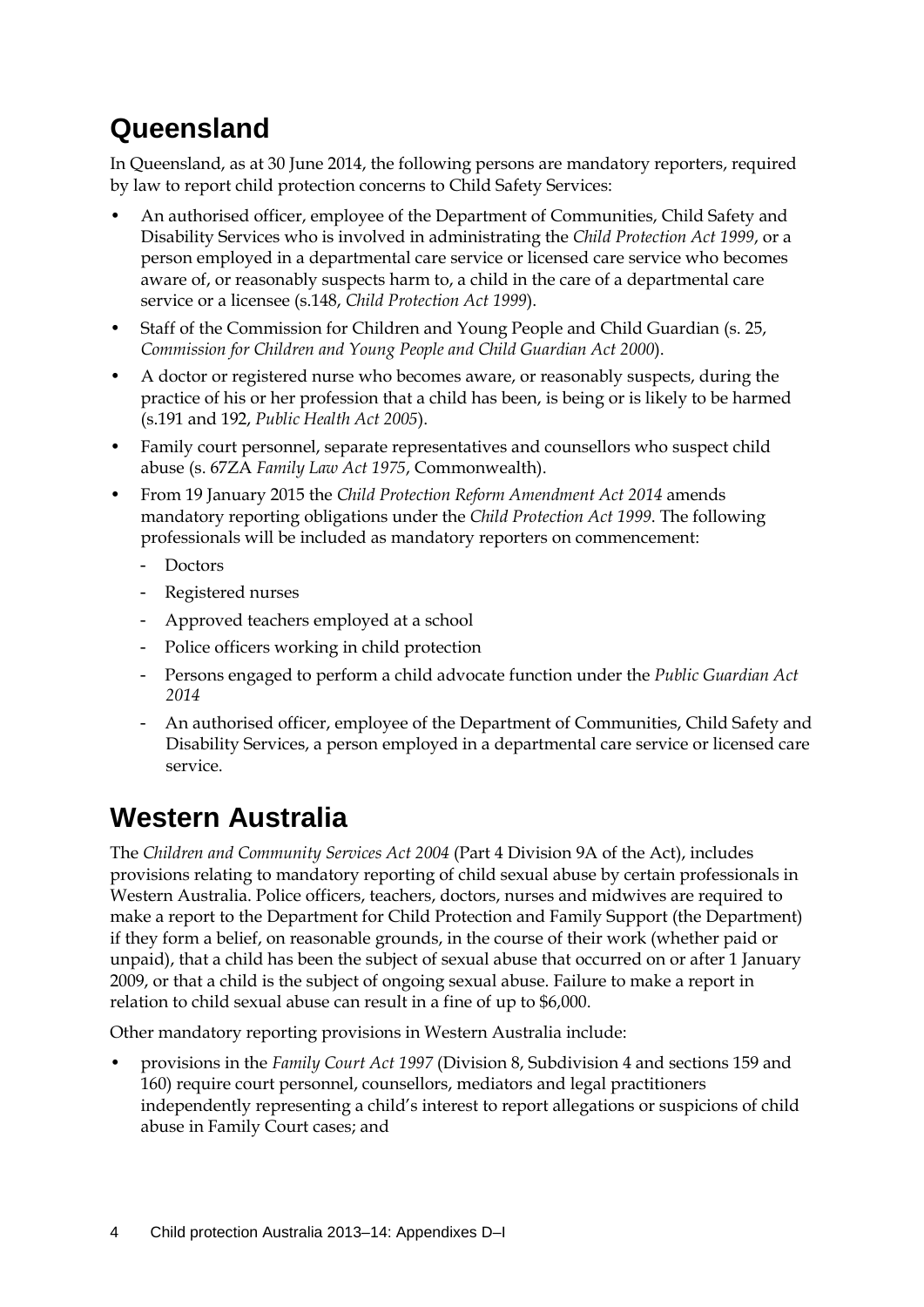• approved education and care services providers are required, under the *Education and Care Services National Law (WA) Act 2012*, to notify the Education and Care Regulatory Unit of complaints alleging that the safety, health or wellbeing of a child or children was or is being compromised while that child/ren are using the service.

In Western Australia there are also agreed protocols between the Department of Health, the Department and the Western Australia Police, which require the reporting of all incidents of sexually transmitted infections (STIs) in children aged under 14. Mandatory reporters who know of a child aged 14 and over with a diagnosed STI, and who form a belief that sexual abuse has occurred or is occurring to the child, are required to submit a mandatory report under Division 9A of the Act.

# **South Australia**

Under Sections 11(1) and (2) of the *Children's Protection Act 1993*, the following persons are required to notify Families SA via the Child Abuse Report Line (CARL) if they suspect on reasonable grounds that a child/young person has been or is being, abused and/or neglected and the suspicion is formed in the course of the person's work (whether paid or voluntary) or in carrying out official duties:

- (a) a medical practitioner
- (ab) a pharmacist
- (b) a registered or enrolled nurse
- (c) a dentist
- (d) a psychologist
- (e) a police officer
- (f) a community corrections officer (an officer or employee of an administrative unit of the Public Service whose duties include the supervision of young or adult offenders in the community)
- (g) a social worker
- (ga) a minister of religion
- (gb) a person who is an employee of, or volunteer in, an organisation formed for religious or spiritual purposes
- (h) a teacher in an educational institution (including a kindergarten)
- (i) an approved family day care provider.

In recognition of the shared community responsibility for promoting children's safety and protection, the Act also states that a person does not necessarily exhaust his or her duty to a child by giving a notification under Section 11.

The Department for Education and Child Development manages the delivery of a 7-hour training program entitled 'Child safe environments: reporting child abuse and neglect' and refresher courses to educate mandated notifiers about their obligations.

The report of the Independent Education Inquiry 2012–2013 conducted by the Honourable Bruce Debelle AO, QC recommended an extension of existing processes of electronic notification to enable more persons to make an electronic notification when discharging the obligation to make a mandatory notification under section 11 of the *Children's Protection Act 1993*. The existing scheme is being significantly expanded in keeping with Justice Debelle's recommendation and all mandated notifiers are now able to use the electronic notification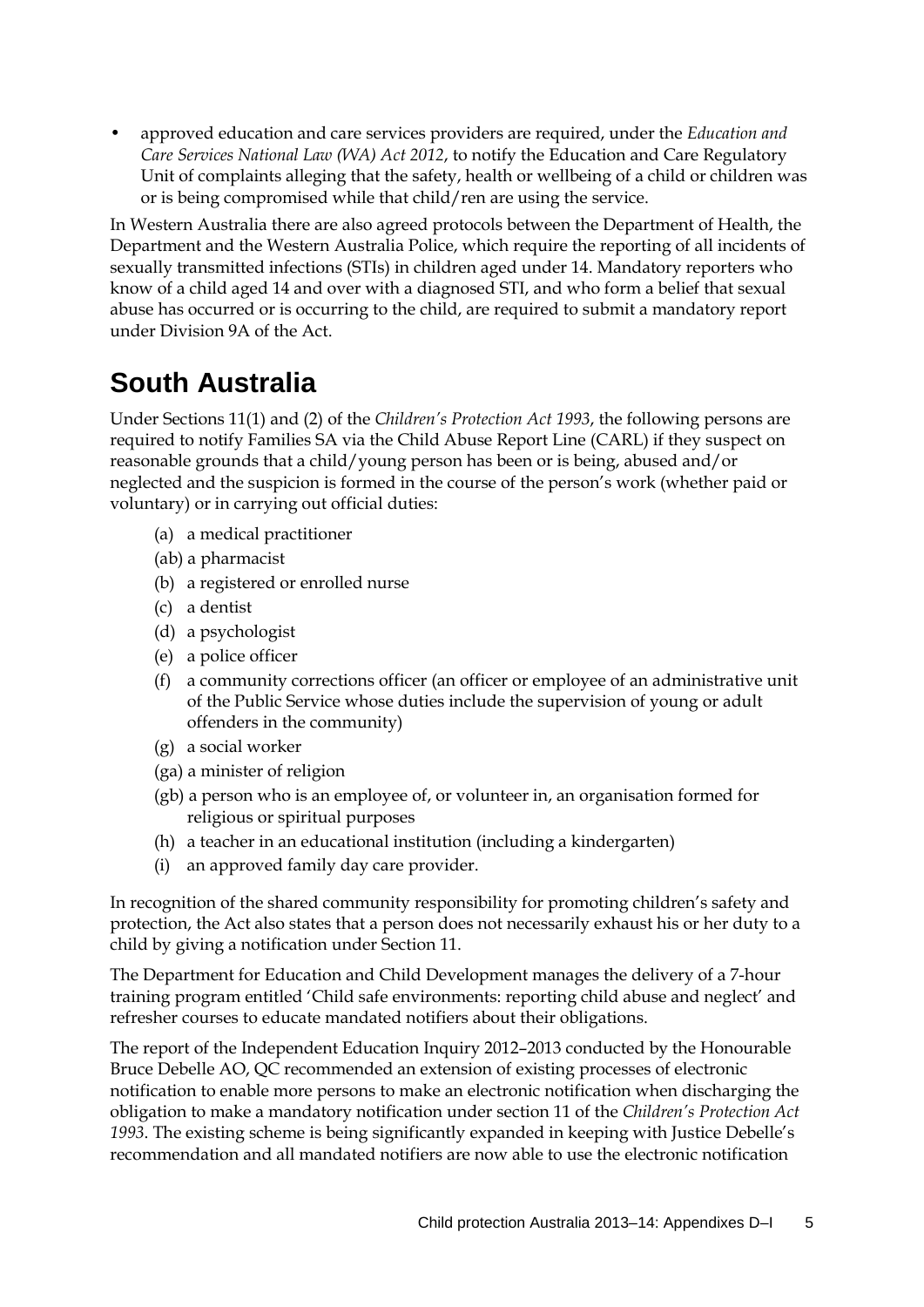system to make lower-risk notifications. Information about the new online reporting system is available on the department's website and will also be provided to mandated notifiers through 'Child safe environments' training.

# **Tasmania**

In Tasmania, the *Children, Young Persons and Their Families Act 1997* (CYPF Act) emphasises that everyone in the community has a responsibility to ensure children are safe and protected. Under Part 3, Section 14 of the CYPF Act, the following are 'prescribed persons' who must report suspected cases of child abuse or neglect to the Secretary, Department of Health and Human Services or delegate:

- (a) a medical practitioner
- (b) a registered nurse or enrolled nurse
- (c) a person registered under the Health Practitioner Regulation National Law (Tasmania) in the midwifery profession
- (d) a person registered under the Health Practitioner Regulation National Law (Tasmania) in the dental profession as a dentist, dental therapist, dental hygienist or oral health therapist
- (e) a person registered under the Health Practitioner Regulation National Law (Tasmania) in the psychology profession
- (f) a police officer
- (g) a probation officer appointed or employed under [section 5](http://www.austlii.edu.au/au/legis/tas/consol_act/ca1997149/s5.html) of the *[Corrections Act](http://www.austlii.edu.au/au/legis/tas/consol_act/ca1997149/)  [1997](http://www.austlii.edu.au/au/legis/tas/consol_act/ca1997149/)*
- (h) a principal and a teacher in any educational institution (including a kindergarten)
- (i) a person who provides child care, or a child care service, for fee or reward
- (j) a person concerned in the management of an approved education and care service, within the meaning of the Education and Care Services National Law (Tasmania), or a child care service licensed under the *[Child Care Act 2001](http://www.austlii.edu.au/au/legis/tas/consol_act/cca200175/)*
- (k) any other person who is employed or engaged as an employee for, of or in, or who is a volunteer in –
	- (i) a Government Agency that provides health, welfare, education, child care or residential services wholly or partly for children; and
	- (ii) an organisation that receives any funding from the Crown for the provision of such services.
- (l) any other person of a class determined by the Minister by notice in the Gazette to be prescribed persons.

During 2004–05, as a result of the Tasmanian Government's Safe @ Home framework implementation, an amendment was made to the CYPF Act to extend the definition of abuse and neglect to include a child affected by family violence.

In August 2009, further amendments came into effect under the *Children, Young Persons and Their Families Amendment Act 2009* to permit prescribed persons to report concerns about the abuse or neglect of a child to community-based intake services or to Child Protection Services. These amendments were to allow for earlier intervention via community-funded services if a statutory response was not warranted. At the same time, and again to allow earlier intervention via appropriate services to occur, amendments were made to allow notifications in relation to pregnant women if the notifier believes there is a likelihood of abuse or neglect once the child is born.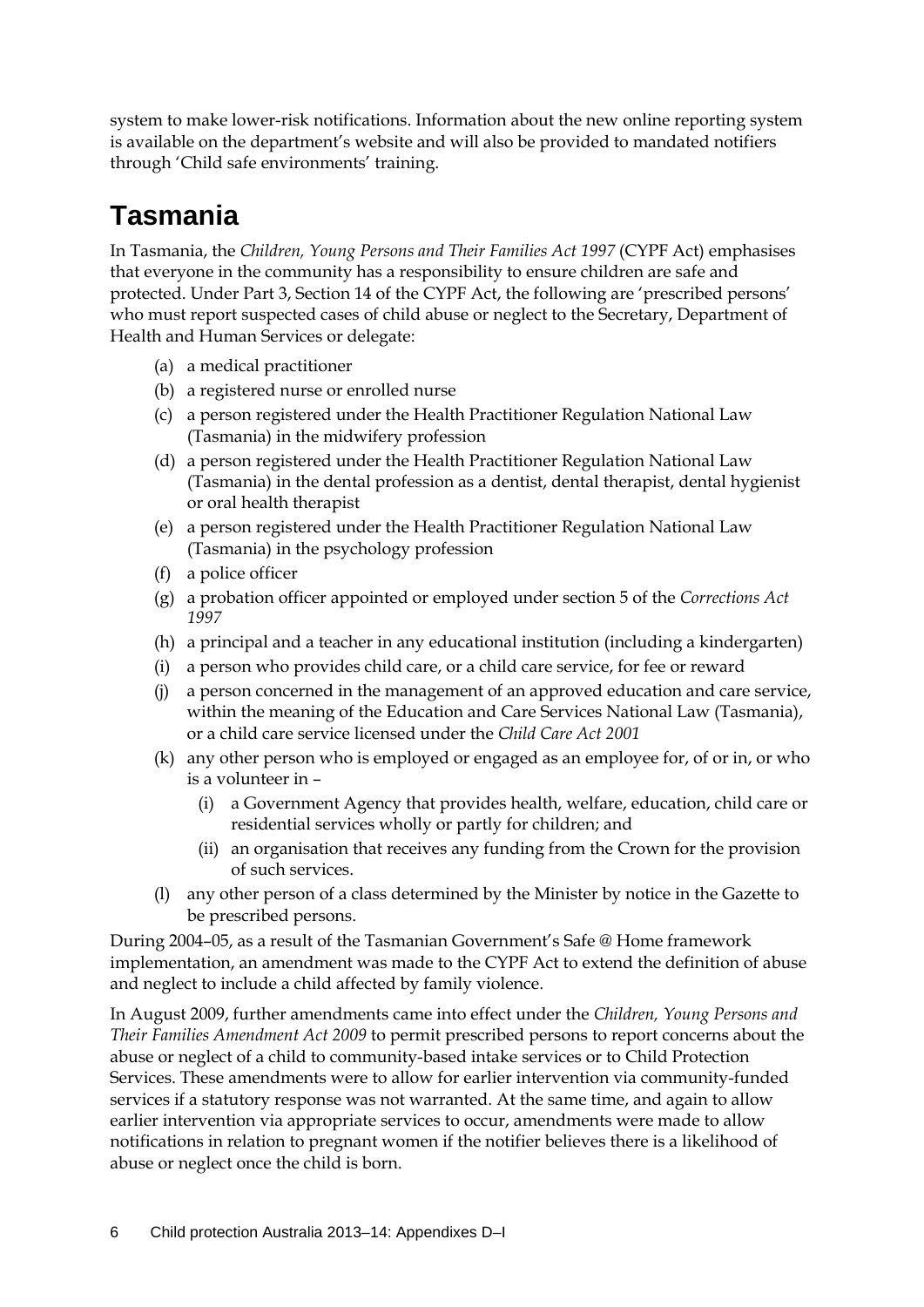# **Australian Capital Territory**

Mandatory reporting was introduced on 1 June 1997. Section 356 of the *Children and Young People Act 2008* states that the following people are mandated reporters:

- (a) a doctor
- (b) a dentist
- (c) a nurse
- (d) an enrolled nurse
- (e) a midwife
- (f) a teacher at a school (including a teacher's assistant or aide if the assistant or aide is in paid employment at the school)
- (g) a person providing education to a child or young person who is registered, or provisionally registered, for home education under the *Education Act 2004*
- (h) a police officer
- (i) a person employed to counsel children or young people at a school
- (j) a person caring for a child at a child care centre
- (k) a person coordinating or monitoring home-based care for a family day care scheme proprietor
- (l) a public servant who, in the course of employment as a public servant, works with, or provides services personally to, children and young people or families
- (m) the public advocate
- (n) the official visitor
- (o) a person who, in the course of the person's employment, has contact with, or provides services to, children, young people and their families as prescribed by regulation.

### **Northern Territory**

The *Care and Protection of Children Act 2007* makes it mandatory for any person who reasonably believes a child has suffered or is likely to suffer harm or exploitation to notify the Department of Children and Families or a police officer. The reporting obligation covers any belief that a child less than 14 has been, or is likely to be, a victim of a sexual offence. Registered health practitioners have an additional responsibility to report if they have formed a belief that a child aged 14 or 15 has been, or is likely to be, a victim of a sexual offence, and the age difference between the child and the offender is greater than 2 years.

Failure to make a report carries a maximum penalty of 200 penalty units.

The Act provides that a person acting in good faith in making a report unde[r section 26](http://www.austlii.edu.au/au/legis/nt/consol_act/capoca269/s26.html) is not civilly or criminally liable, or in breach of any professional code of conduct.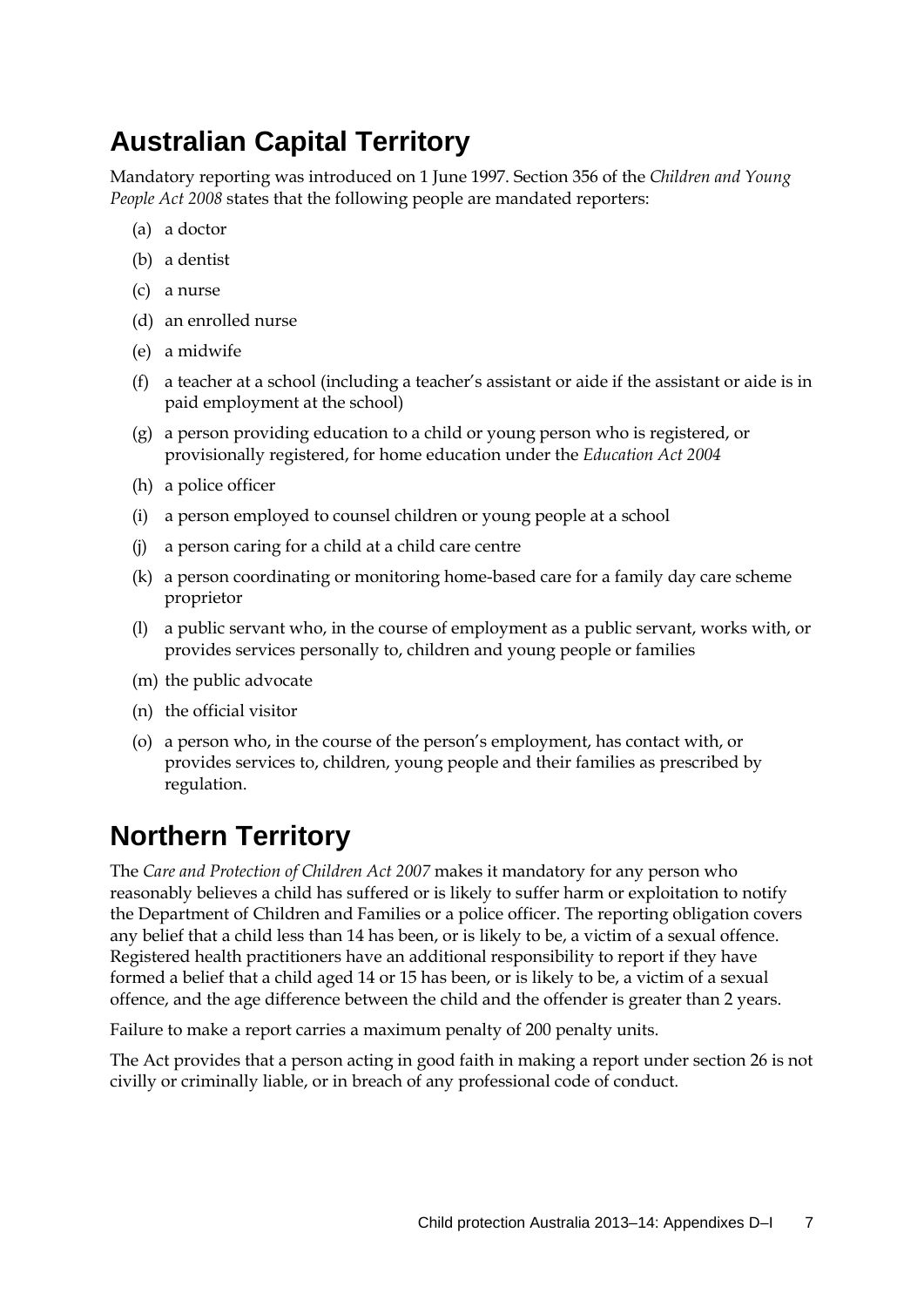# **Appendix E: Legislation**

# **Child protection legislation**

### **Commonwealth**

*Family Law Act 1975*

### **New South Wales**

*Children and Young Persons (Care and Protection) Act 1998* 

### **Victoria**

*Children, Youth and Families Act 2005 Child Wellbeing and Safety Act 2005*

### **Queensland**

*Child Protection Act 1999*

### **Western Australia**

*Children and Community Services Act 2004 Family Court Act 1997*

### **South Australia**

*Family and Community Services Act 1972 Children's Protection Act 1993*

### **Tasmania**

*Children, Young Persons and Their Families Act 1997 Children, Young Persons and Their Families Amendment Act 2009*

### **Australian Capital Territory**

*Children and Young People Act 2008*

### **Northern Territory**

*Care and Protection of Children Act 2007*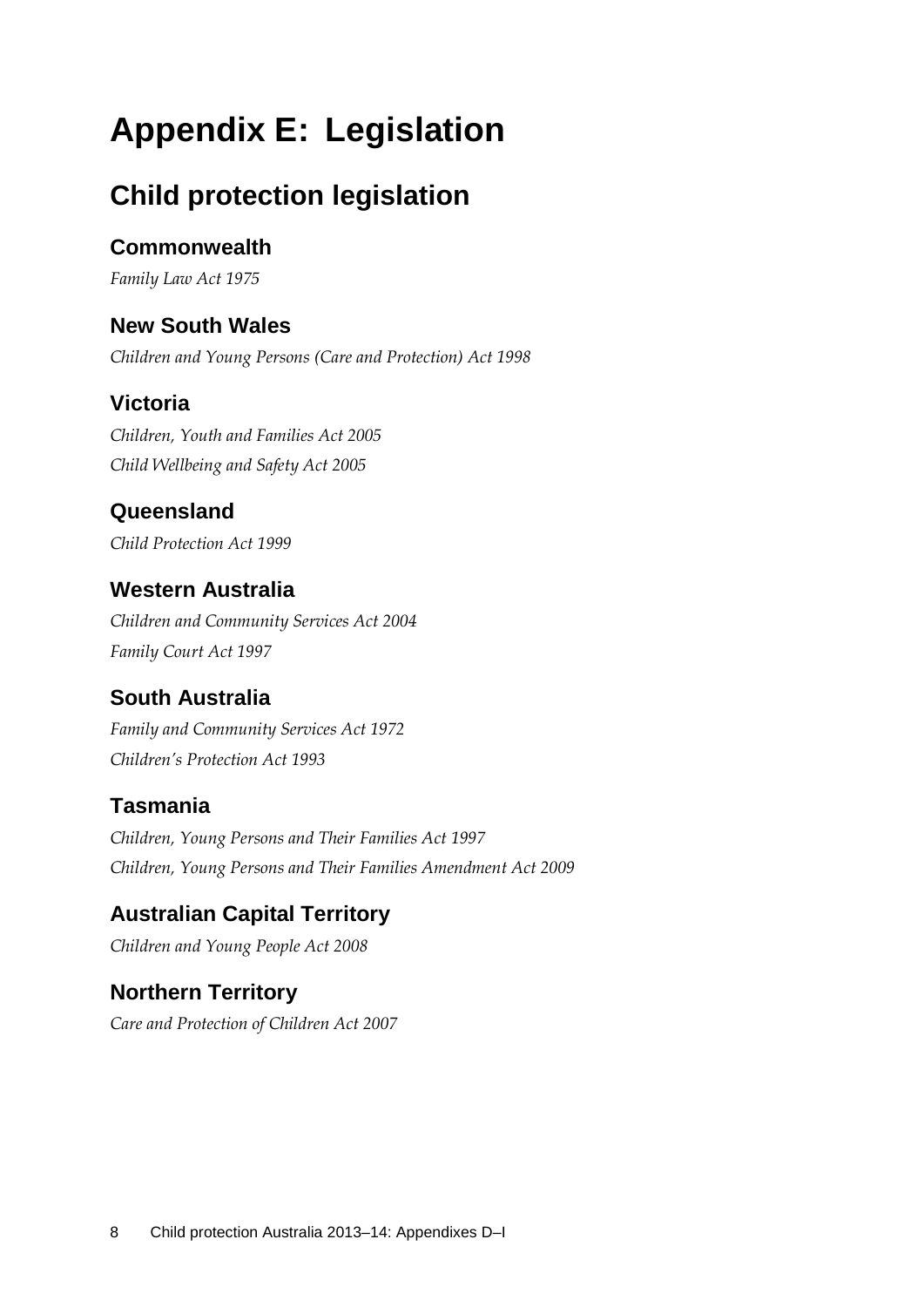# **Legislative definition of 'in need of care and protection'**

For a child to be placed under an order, a court needs to determine whether the child is in need of care and/or protection. Each state and territory has legislation defining 'in need of care and protection'.

### **New South Wales**

In New South Wales, under section 71(1) of the *Children and Young Persons (Care and Protection) Act 1998,* a child or young person may be found to be in need of care and protection for any reason 'including, without limitation, any of the following':

- (a) there is no parent available to care for the child or young person as a result of death or incapacity or for any other reason
- (b) the parents acknowledge that they have serious difficulties in caring for the child or young person and, as a consequence, the child or young person is in need of care and protection
- (c) the child or young person has been, or is likely to be, physically or sexually abused or ill-treated
- (d) subject to subsection (2), the child's or young person's basic physical, psychological or educational needs are not being met, or are likely not to be met, by his or her parents or primary care givers
- (e) the child or young person is suffering, or is likely to suffer serious developmental impairment or serious psychological harm as a consequence of the domestic environment in which he or she is living
- (f) in the case of a child who is under the age of 14 years, the child has exhibited sexually abusive behaviours and an order of the Children's Court is necessary to ensure his or her access to, or attendance at, an appropriate therapeutic service
- (g) the child or young person is subject to a care and protection order of another state or territory that is not being complied with
- (h) section 171(1) applies in respect of the child or young person.

Section 71 (1A) states that if the Children's Court makes a care order in relation to a reason not listed in subsection (1), the Court may only do so if the Director-General pleads the reason in the care application.

Section 71 (2) provides that the Children's Court cannot conclude that the basic needs of a child or young person are likely not to be met only because of:

- (a) a parent's or primary care-giver's disability, or
- (b) poverty.

### **Victoria**

In Victoria, Section 162 of the *Children, Youth and Families Act 2005* indicates that a child is in need of protection if any of the following grounds exist: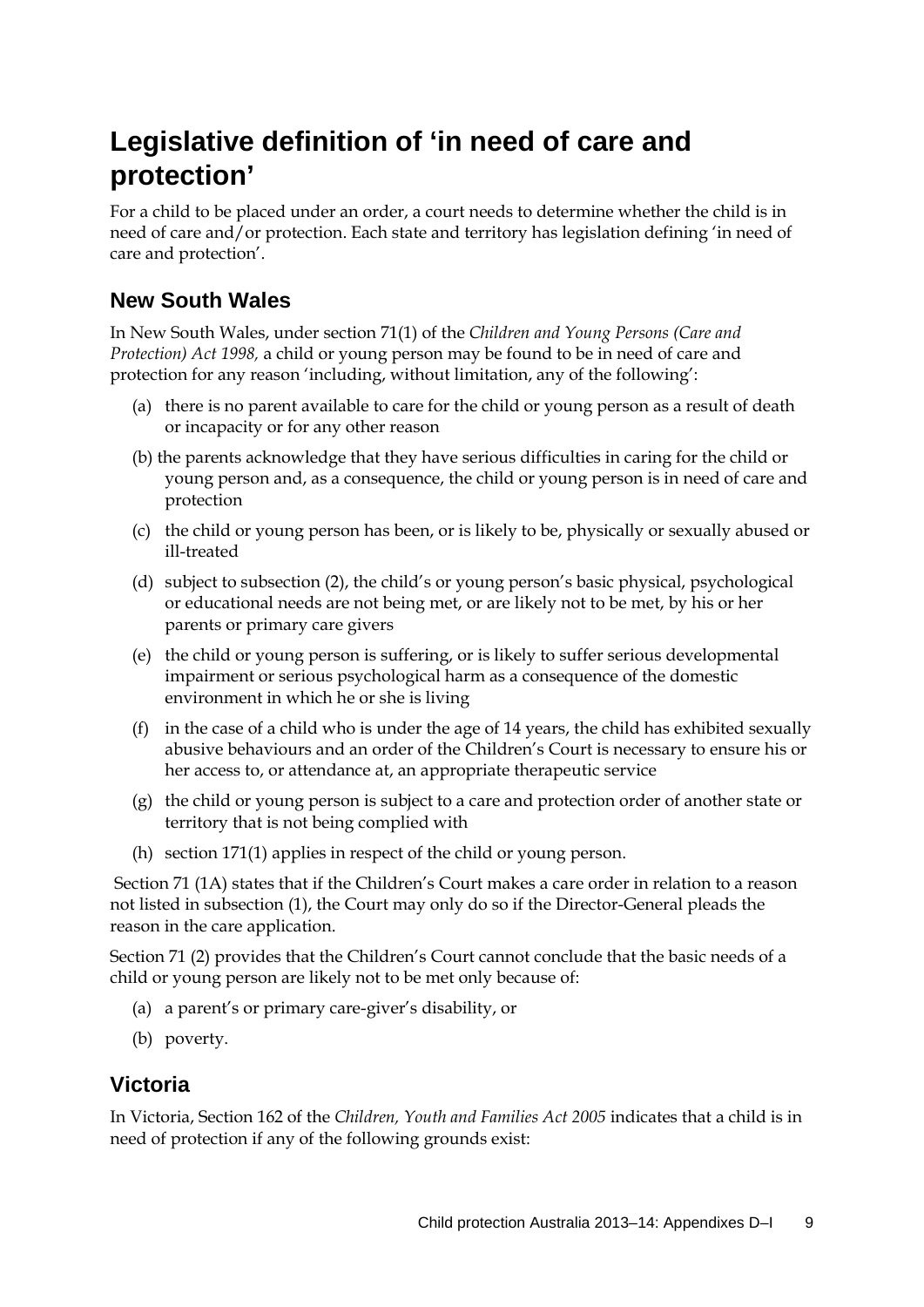Section 162

- (1) (a) the child has been abandoned and after reasonable inquiries:
	- (i) the parent(s) cannot be found; and
	- (ii) no other suitable person can be found who is willing and able to care for the child
	- (b) the child's parent(s) are dead or incapacitated and there is no other suitable person willing and able to care for the child
	- (c) the child has suffered, or is likely to suffer, significant harm as a result of physical injury and the child's parent(s) have not protected, or are unlikely to protect, the child from harm of that type
	- (d) the child has suffered, or is likely to suffer, significant harm as a result of sexual abuse and the child's parents have not protected, or are unlikely to protect, the child from harm of that type
	- (e) the child has suffered, or is likely to suffer, emotional or psychological harm of such kind that the child's emotional or intellectual development is, or is likely to be, significantly damaged and the child's parent(s) have not protected, or are unlikely to protect, the child from harm of that type
	- (f) the child's physical development or health has been, or is likely to be, significantly harmed and the child's parent(s) have not provided, arranged or allowed the provision of, or are unlikely to provide, arrange, or allow the provision of, basic care or effective medical, surgical or other remedial care.
- (2) For the purposes of sub-sections  $(1)(c)$  to  $(1)(e)$ , the harm may be constituted by a single act, omission or circumstance or accumulate through a series of continuing acts, omissions or circumstances.

### **Queensland**

In Queensland, the *Child Protection Act 1999* defines a child 'in need of protection' as 'a child who has suffered harm, is suffering harm, or is at unacceptable risk of suffering harm; and does not have a parent able and willing to protect the child from the harm.'

The Act uses several definitions of 'parent', depending on the part of the Act the definition applies to. During an investigation and assessment, parent is defined broadly to include persons 'having or exercising parental responsibility for the child' and includes a person 'who, under Aboriginal or Torres Strait Islander tradition or custom, is regarded as a parent of the child'. When applying for a court order, the definition of parent is limited to those people with legal parental responsibility for the child including 'the child's mother or father; a person whose favour a residence order or contact order for the child is in operation under the *Family Law Act 1975*; as a person having custody or guardianship; and a long-term guardian of the child'.

A 'child' is an individual aged under 18.

'Harm' is defined as 'any detrimental effect of a significant nature on the child's physical, psychological or emotional wellbeing'.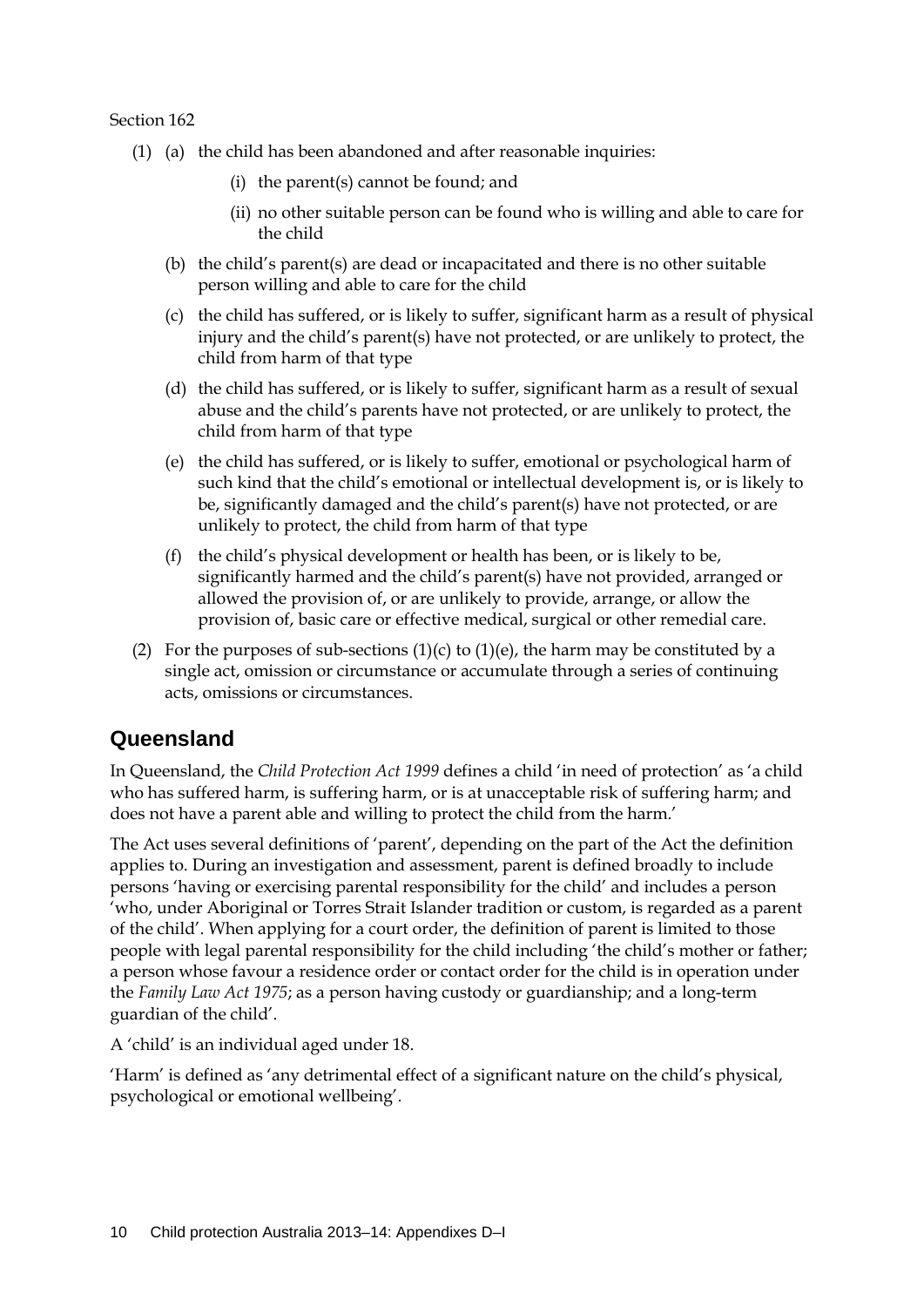It is immaterial how the harm is caused. Harm to a child may include: physical, psychological, or emotional abuse; or neglect; or sexual abuse or exploitation and can be singular or a series or combination of acts, omissions or circumstances.

#### **Western Australia**

In Western Australia*,* the *Children and Community Services Act 2004* (s.28) states that a child is 'in need of protection' if:

- (a) the child has been abandoned by his or her parents and, after reasonable inquiries:
	- (i) the parents cannot be found; and
	- (ii) no suitable adult relative or other suitable adult can be found who is willing and able to care for the child; or
- (b) the child's parents are dead or incapacitated and, after reasonable inquiries, no suitable adult relative or other suitable adult can be found who is willing and able to care for the child; or
- (c) the child has suffered, or is likely to suffer, harm as a result of any one or more of the following:
	- (i) physical abuse
	- (ii) sexual abuse
	- (iii) emotional abuse
	- (iv) psychological abuse
	- (v) neglect

and the child's parents have not protected, or are unlikely or unable to protect, the child from harm, or further harm, of that kind; or

- (d) the child has suffered, or is likely to suffer, harm as a result of:
	- (i) the child's parents being unable to provide, or arrange the provision of, adequate care for the child; or
	- (ii) the child's parents being unable to provide, or arrange the provision of, effective medical, therapeutic or other remedial treatment for the child.

For the purpose of section 28, *'*harm'*,* in relation to a child, means 'any detrimental effect of a significant nature on the child's wellbeing'; and 'neglect' includes 'failure by a child's parents to provide, arrange or allow the provision of:

- (a) adequate care for the child; or
- (b) effective medical, therapeutic or remedial treatment for the child'.

### **South Australia**

In South Australia, under the *Children's Protection Act 1993* (Part 5, Division 2, s. 37) a variety of circumstances may trigger an application to the Youth Court for a care and protection order

(1) If the Minister is of the opinion that the child is at risk and an order should be made to secure the child's care and protection: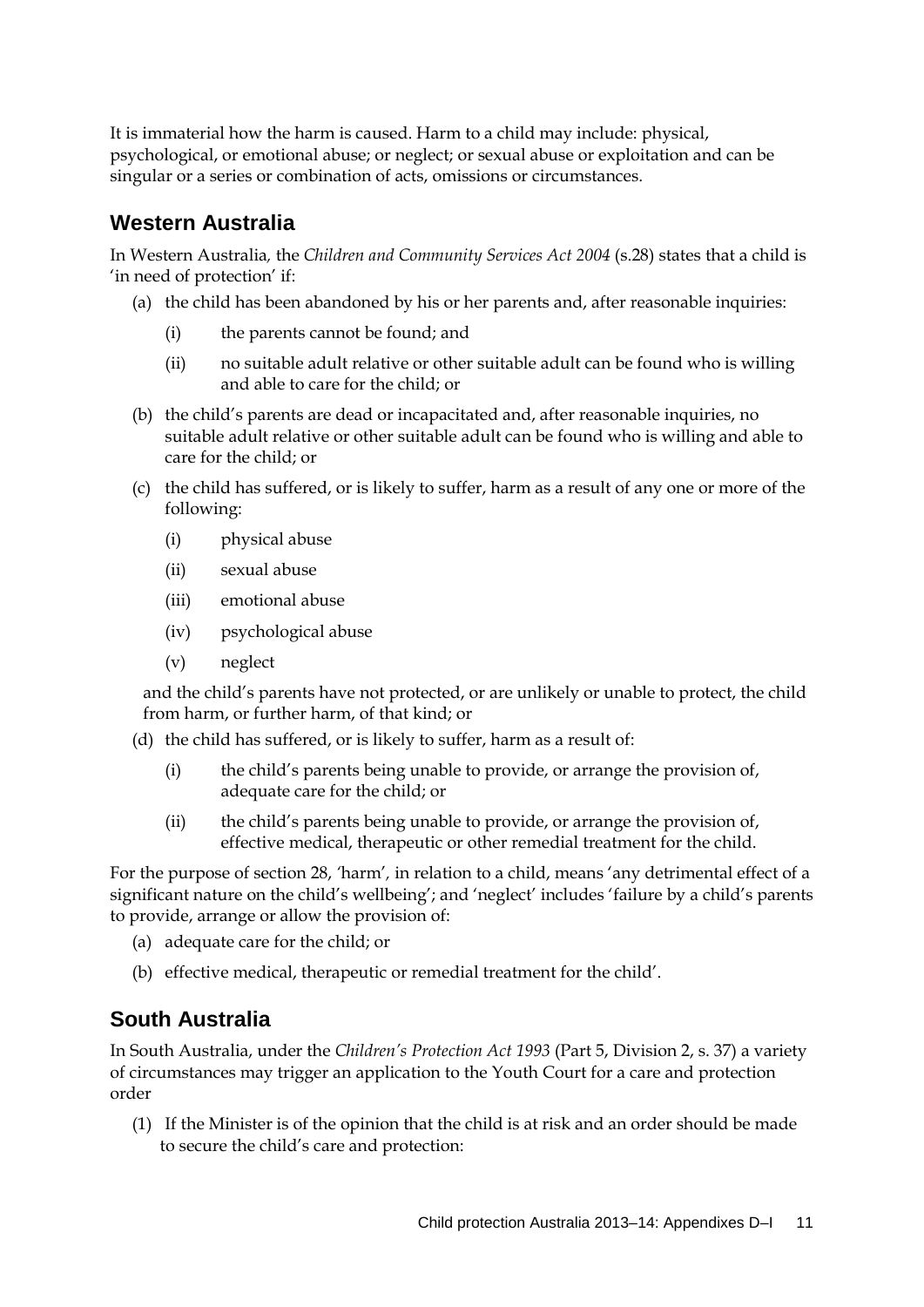- (1a) an application for an order may be made if the Minister knows or suspects on reasonable grounds that:
	- (i) the a child is at risk as a result of drug abuse by a parent, guardian or other person; and
	- (ii) the cause of the child being at risk is not being adequately addressed;
- (1b) an application for an order must be made if the Minister is of the opinion that the most appropriate response is an order under this Division for one or more of the following purposes:
	- (i) to ensure that the parent, guardian or other person undergoes appropriate treatment for drug abuse
	- (ii) to ensure that the parent, guardian or other person submits to periodic testing for drug abuse
	- (iii) to authorise or require the release of information regarding the treatment or the results of the test to the Chief Executive.
- (2) An application may be made if the Minister is of the opinion that:
	- (a) proper arrangements exist for the care and protection of a child; and
	- (b) the child would be likely to suffer significant psychological injury if the arrangements were to be disturbed; and
	- (c) it would be in the best interests of the child for the arrangement to be the subject of a care and protection order.

Under Part 1, Section 6 (2) of the Act, a child is at risk if:

- (aa) there is a significant risk that the child will suffer serious harm to his or her physical, psychological or emotional wellbeing against which he or she should have, but does not have, proper protection; or
- (a) the child has been, or is being, abused or neglected; or
- (b) a person with whom the child resides (whether a guardian of the child or not):
	- (i) has threatened to kill or injure the child and there is a reasonable likelihood of the threat being carried out; or
	- (ii) has killed, abused or neglected some other child or children and there is a reasonable likelihood of the child in question being killed, abused or neglected by that person; or
- (c) the guardians of the child:
	- (i) are unable to care for and protect the child, or are unable to exercise adequate supervision and control over the child; or
	- (ii) are unwilling to care for and protect the child, or are unwilling to exercise adequate supervision and control over the child; or
	- (iii) are dead, have abandoned the child, or cannot, after reasonable inquiry, be found; or
- (d) the child is of compulsory school age but has been persistently absent from school without satisfactory explanation of the absence; or
- (e) the child is aged under 15 and of no fixed address.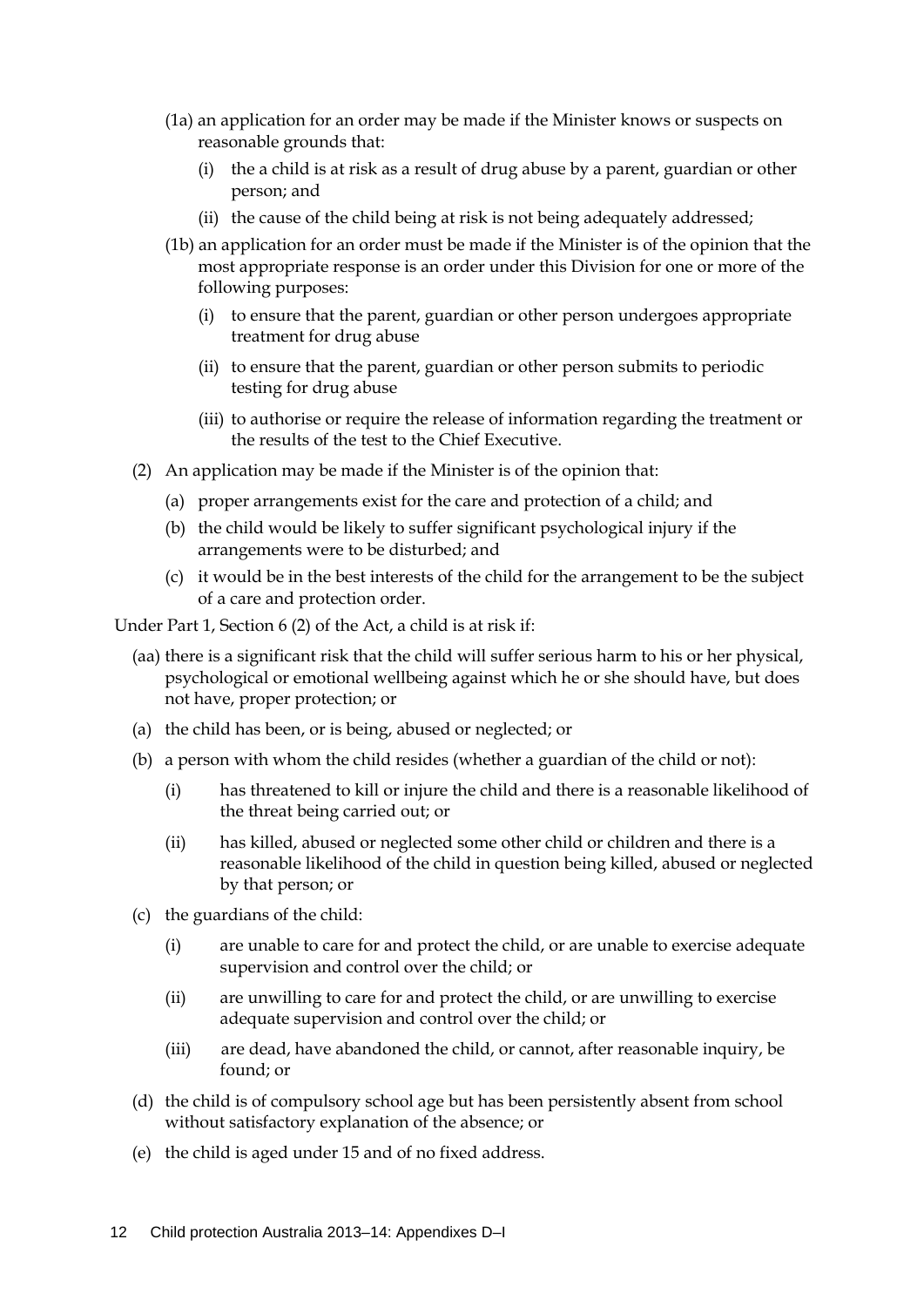### **Tasmania**

In Tasmania, the *Children, Young Persons and Their Families Act 1997*, Part 1, s. 3 defines abuse or neglect as:

- (a) sexual abuse; or
- (b) physical or emotional injury or other abuse, or neglect, to the extent that:
	- (i) the injured, abused or neglected person has suffered, or is likely to suffer, physical or psychological harm detrimental to the person's wellbeing; or
	- (ii) the injured, abused or neglected person's physical or psychological development is in jeopardy.

The Act provides the following definition of a child at risk:

- (a) the child has been, is being, or is likely to be, abused or neglected; or
- (b) any person with whom the child resides or who has frequent contact with the child (whether the person is or is not a guardian of the child):
	- (i) has threatened to kill or abuse or neglect the child and there is a reasonable likelihood of the threat being carried out; or
	- (ii) has killed or abused or neglected some other child or an adult and there is a reasonable likelihood of the child in question being killed, abused or neglected by that person; or

(ba) the child is an affected child within the meaning of the *Family Violence Act 2004*: or

- (c) the guardians of the child are:
	- (i) unable to maintain the child; or
	- (ii) unable to exercise adequate supervision and control over the child; or
	- (iii) unwilling to maintain the child; or
	- (iv) unwilling to exercise adequate supervision and control over the child: or
	- (v) dead, have abandoned the child or cannot be found after reasonable inquiry; or
	- (vi) are unwilling or unable to prevent the child from suffering abuse or neglect; or
- (d) the child is under 16 years of age and does not, without lawful excuse, attend a school, or other educational or training institution, regularly.

Child Protection staff make a decision about whether a child is at risk through a process of gathering, confirming and analysing information, and using their expertise and, where necessary, that of other professional people.

The *Family Violence Act 2004* was proclaimed on 30 March 2005. The introduction of this legislation has significantly increased child protection notifications from Tasmania Police because it has amended the definition of a child at risk of abuse and neglect to include a child affected by family violence (defined as a child whose safety, psychological wellbeing or interests are affected or likely to be affected by family violence).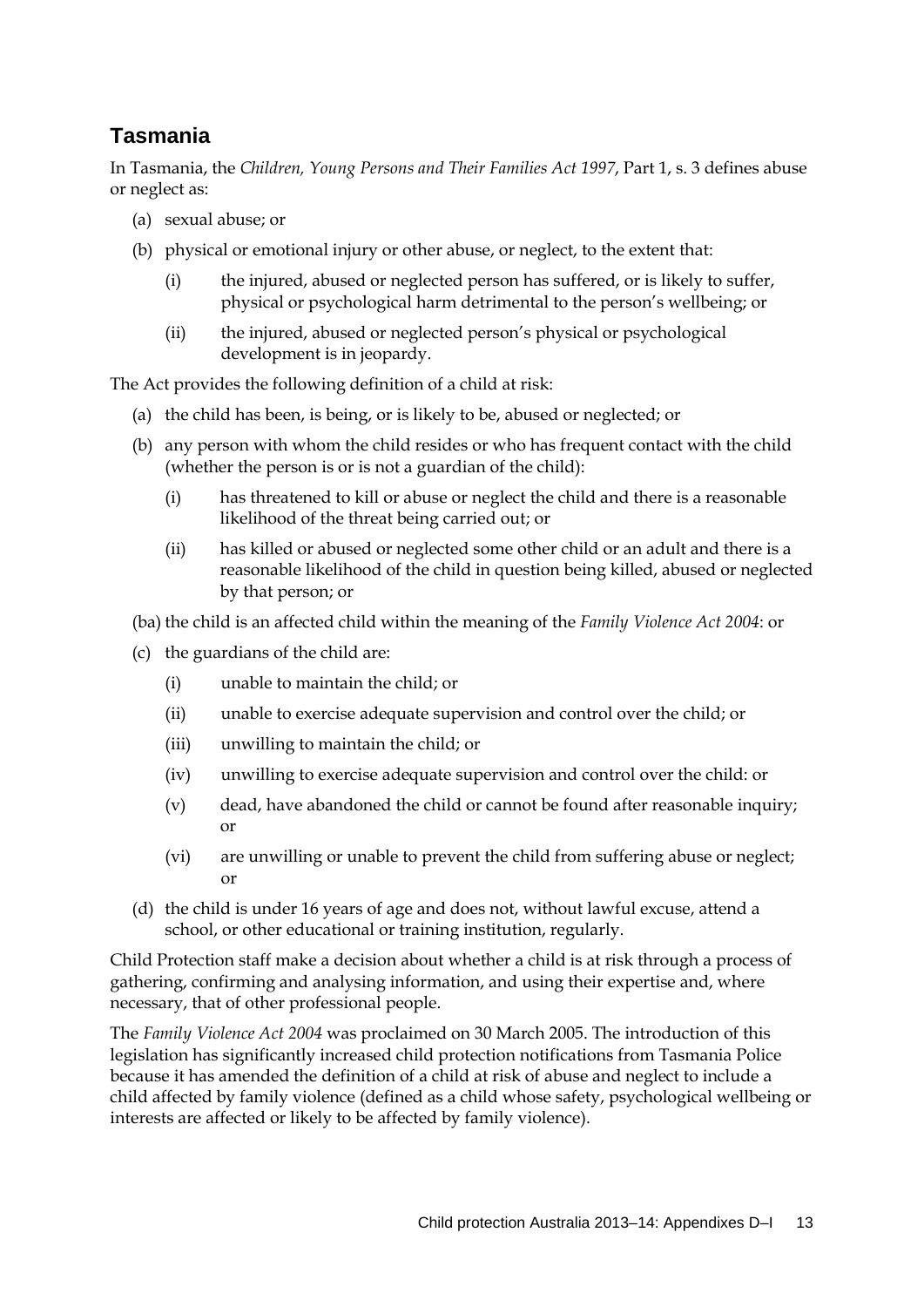### **Australian Capital Territory**

In the Australian Capital Territory, Section 345 of the *Children and Young People Act 2008* states that:

- (1) a child is in need of care and protection if:
	- (a) the child or young person:
		- (i) has been abused or neglected; or
		- (ii) is being abused or neglected; or
		- (iii) is at risk of abuse or neglect; and
	- (b) no-one with parental responsibility for the child or young person is willing and able to protect the child or young person from the abuse and neglect or the risk of abuse or neglect.
- (2) Without limiting subsection (1), a child or young person is in need of care and protection if:
	- (a) there is a serious or persistent conflict between the child or young person and the people with parental responsibility for him or her (other than the Director-General) to the extent that the care arrangements for the child or young person are, or are likely to be, seriously disrupted; or
	- (b) the people with parental responsibility for the child or young person are dead, have abandoned the child or young person or cannot be found after reasonable inquiry; or
	- (c) the people with parental responsibility for the child or young person are sexually or financially exploiting the child or young person or not willing and able to keep him or her from being sexually or financially exploited.

Abuse in relation to a child or young person is defined in Section 345 as:

- (a) physical abuse; or
- (b) sexual abuse; or
- (c) emotional abuse (including psychological abuse) if the child or young person has experienced the abuse or is experiencing the abuse in a way that has caused or is causing significant harm to his or her wellbeing or development; or
- (d) emotional abuse (including psychological abuse) if:
	- (i) the child or young person has seen or heard the physical, sexual or psychological abuse of a person with whom the child or young person has a domestic relationship, the exposure to which has caused or is causing significant harm to the wellbeing or development of the child or young person; or
	- (ii) the child or young person has been put at risk of seeing or hearing abuse mentioned in subparagraph (i), the exposure to which would cause significant harm to the wellbeing or development of the child or young person.

Neglect of a child or a young person means a failure to provide the child or young person with a necessity of life if the failure has been caused or is causing significant harm to the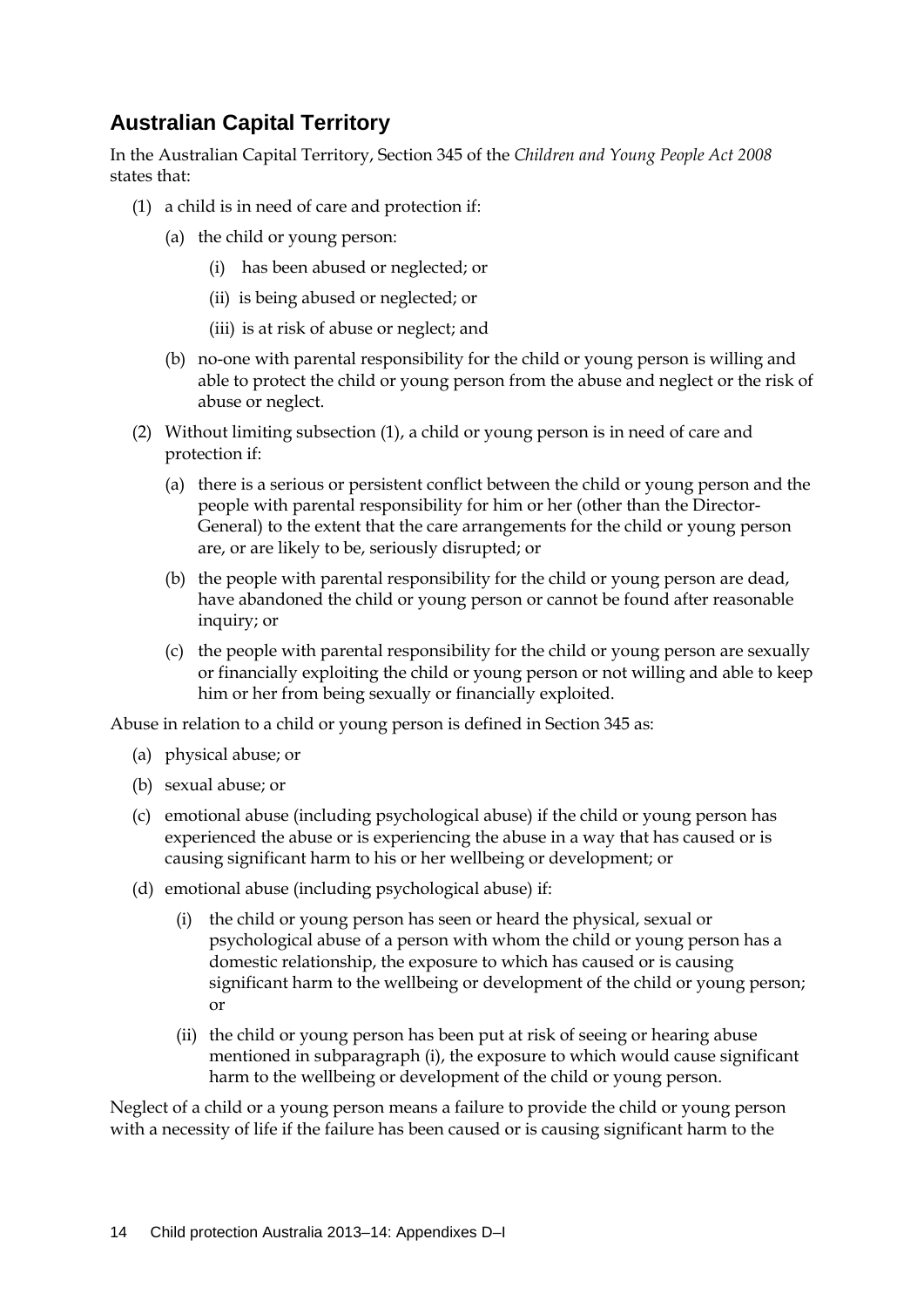wellbeing or development of the child or young person. Examples of necessities of life include food, shelter, clothing or health-care treatment.

#### **Northern Territory**

In the Northern Territory, Section 20 of the *Care and Protection of Children Act 2007* states that a child is in need of care and protection if:

- (a) the child has suffered or is likely to suffer harm or exploitation because of an act or omission of a parent of the child; or
- (b) the child is abandoned and no family member of the child is willing and able to care for the child; or
- (c) the parents of the child are dead or unable or unwilling to care for the child and no other family member of the child is able and willing to do so; or
- (d) the child is not under the control of any person and is engaged in conduct that causes or is likely to cause harm to the child or other persons.

Section 15 defines 'harm to a child' as:

- (1) any significant detrimental effect caused by an act, omission or circumstance on:
	- (a) the physical, psychological or emotional wellbeing of the child; or
	- (b) the physical, psychological or emotional development of the child.
- (2) Without limiting subsection (1), harm can be caused by the following:
	- (a) physical, psychological or emotional abuse or neglect of the child
	- (b) sexual abuse or other sexual exploitation of the child
	- (c) exposure of the child to physical violence.

Section 16 defines 'exploitation' as including:

- (1) sexual and any other forms of exploitation of the child
- (2) without limiting subsection (1), sexual exploitation of a child includes:
	- (a) sexual abuse of the child; and
	- (b) involving the child as a participant or spectator in any of the following:
		- (i) an act of a sexual nature
		- (ii) prostitution
		- (iii) a pornographic performance.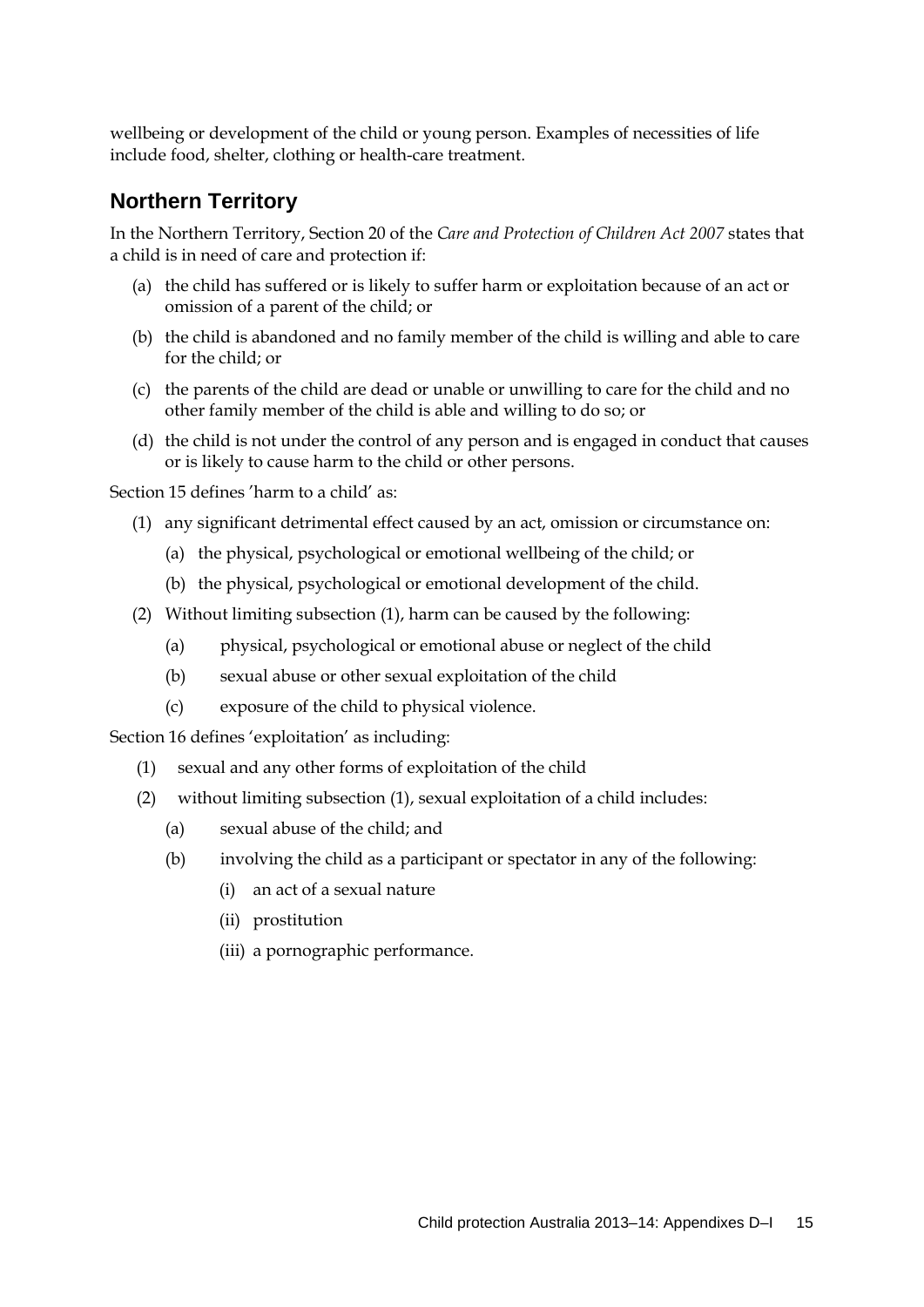# **Appendix F: Policy and practice differences in states and territories**

### **Notifications, investigations and substantiations**

Although there are differences between states and territories that affect the comparability of the data on children in out-of-home care and on care and protection orders, the differences between jurisdictions are greatest in relation to child protection notifications, investigations and substantiations.

One of the main differences is in the policy frameworks that states and territories use for notifications. In some jurisdictions, such as New South Wales, under the *Children and Young Persons (Care and Protection) Act 1998*, reports to Family and Community Services relating to abuse by a stranger may be classified as a notification, but in other jurisdictions they are not.

- In New South Wales, all reports received at the Child Protection Helpline and classified as 'child and young person concern' reports are screened to whether or not they reach the 'risk of significant harm' (the statutory threshold) and to decide the appropriate action and response priority timeframe. Where a report does not meet the risk of significant harm threshold, information on alternative referral pathways will be offered where possible.
- The Northern Territory applies a similar system to New South Wales, with all reports that the Child Abuse Hotline receives screened to determine whether they reach the statutory threshold, the appropriate action and priority response time.
- In Victoria, a person may make a report if the person has a significant concern for the wellbeing of the child or believes, on reasonable grounds, that a child is in need of protection. This includes provisions to make a report regarding the wellbeing of the child after his/her birth. Reports are then classified as a 'child wellbeing' report or a 'protective intervention' report.
- Queensland and South Australia screen reports and can refer cases to other agencies or provide family support services if it is judged that a child protection investigation is not required to protect a child from abuse or neglect. This approach, which is referred to as a 'differential response', relies on voluntary participation from families. It seeks to consider lower-level needs and risks without the need for families to enter or further enter into the statutory child protection system.
- The above is also true for Western Australia, except for mandatory reports of child sexual abuse, which are classified as 'child protection notifications' without prior screening.
- Tasmania also has a differential response, with members of the public and prescribed persons (mandated reporters) being able to report care and protection concerns to Community Based Intake Services (known as Gateway Services) or to Child Protection Intake. All reports to Child Protection Intake about the safety or wellbeing of a child are recorded as notifications. Reports to the Gateway Services are not recorded as 'notifications' unless they are referred to Child Protection Intake for intervention.
- In 2002, the Australian Capital Territory screened reports in a similar manner to South Australia and Queensland, but in 2003 the process was changed to incorporate all contacts regarding concerns for children as child protection reports. With the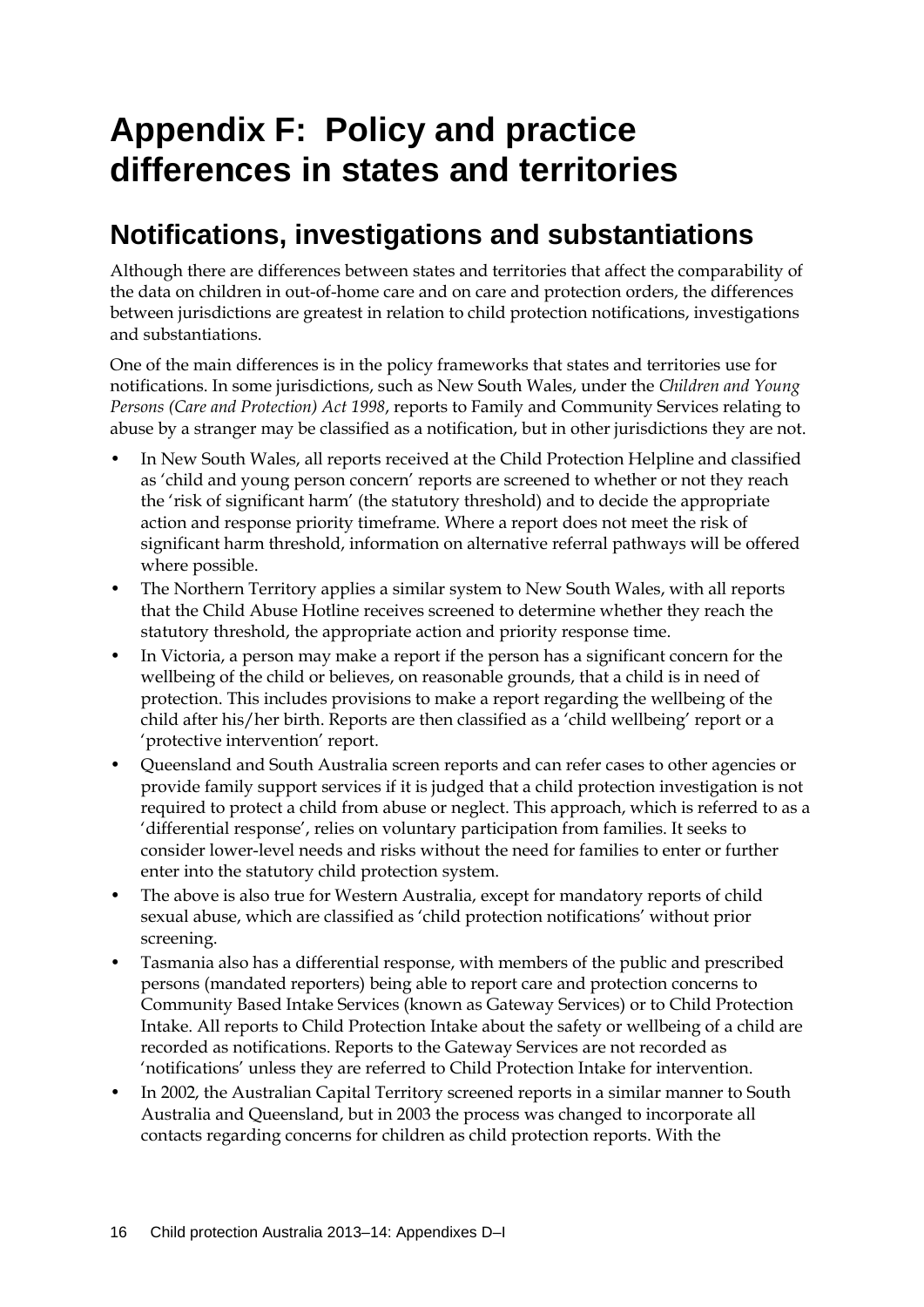introduction of the *Children and Young People Act 2008*, notifications continue to include 'child concerns' and 'child protection' reports.

### **Care and protection orders**

There are large variations across states and territories in the types of care and protection orders that can be issued. Some of the major differences between jurisdictions, and recent changes to care and protection orders within jurisdictions, are outlined below.

#### **Finalised guardianship and custody orders**

- In Western Australia, the *Children and Community Services Act 2004* enables the Children's Court to make 4 types of protection orders according to the needs and circumstances of the child or young person: protection order (supervision), protection order (time limited), protection order (until 18), and protection order (special guardianship). These orders have been in place since 1 March 2006, except for protection orders (special guardianship), which replaced protection orders (enduring parental responsibility) in legislative amendments that came into effect on 31 January 2011.
- With the introduction of the *Children and Community Services Act 2004* on 1 March 2006, the concept of 'guardianship' was replaced with 'parental responsibility', which is defined as all the duties, powers, responsibilities and authority, which, by law, parents have in relation to children. Protection orders (time limited) and protection orders (until 18) confer parental responsibility on the Chief Executive Officer (CEO) of the Department for Child Protection and Family Support, and protection orders (special guardianship) confer parental responsibility on a third party.
- In New South Wales, these types of orders relate to 'parental responsibility' rather than 'guardianship' and can be issued to individuals as well as to an officer of the state.
- For Queensland, this category includes finalised child protection orders and court assessment orders where custody or guardianship of the child has been granted to the Director-General.
- In Tasmania, guardianship and custody orders place children under the guardianship and/or custody of either the Secretary or a person or persons that a court approves. This category includes children under the guardianship of the Secretary or their delegate, children who have moved to Tasmania while on an order made in another state or territory, and children on a custody order where the custodian is the CEO of a nongovernment organisation or the Secretary of the department.
- In the Australian Capital Territory, under the *Children and Young People Act 2008*, these types of orders are also referred to as 'parental responsibility' orders and can be issued to the Director-General solely or shared between the Director-General and other parties.
- In South Australia, the Youth Court can make orders to place children under the Guardianship of either the Minister or a person or persons (not exceeding two) that the court thinks appropriate in the circumstances of the case. Guardianship orders can be made for a specified period not exceeding 12 months or until the child reaches the age of 18.

#### **Finalised third-party parental responsibility orders**

• Orders that grant guardianship and custody of a child to a third party are issued in all jurisdictions, except the Northern Territory.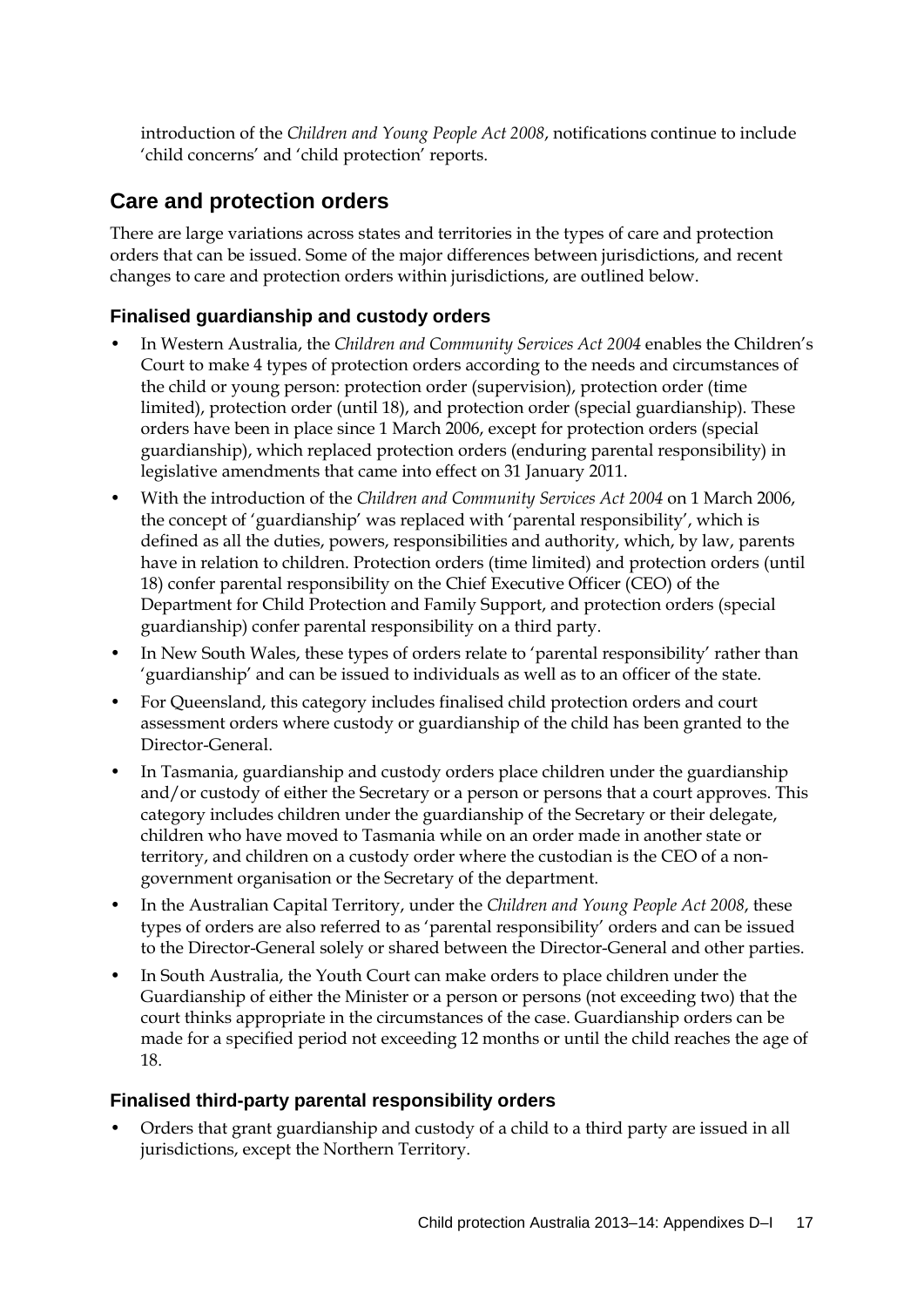- Victoria separately reported Permanent Care Orders in this category for the first time in 2013–14. Previously, these orders were included in the category 'guardianship and custody orders'.
- In Western Australia and in the Australian Capital Territory, in the case of a protection order (special guardianship) and protection order (enduring parental responsibility), respectively, a person other than the Director-General of the relevant child protection authority (and other than the child's parents) is named as the person who has parental responsibility for the child until they reach the age of 18.
- In Tasmania, the information system has allowed for reporting of third-party parental responsibility orders since August 2010. Previously, this feature was not available and children under the guardianship or custody of a person or persons that a court approved, who were not the Secretary or the child's parents, were included under 'guardianship or custody orders'.

#### **Finalised supervisory orders**

- Data on supervisory and other finalised orders are not available from New South Wales.
- For Queensland, this category includes finalised orders requiring the Director-General to supervise matters, direct parents' actions regarding the child's protection or contact arrangements with the child.
- In Western Australia, the protection order (supervision) enables the Department for Child Protection and Family Support to provide supervision of the wellbeing of the child for a specified period, not exceeding 2 years. A protection order (supervision) does not affect the parental responsibility for the child, except to the extent necessary to give effect to the order.
- In Tasmania and South Australia, children on orders that require the children or their guardian to meet specified conditions for a period not greater than 12 months are included in this category.
- In the Australian Capital Territory, a supervision order places the child or young person, for the period stated in the order, under the supervision of the Director-General and allows Care and Protection Services to monitor and supervise the health and wellbeing of that child or young person during that period.

#### **Interim and temporary orders**

- For Queensland, this category includes all interim orders made on the adjournment of a proceeding for a child protection order or a court assessment order.
- In Western Australia, this category includes all pending protection applications for children, regardless of what type of order is sought. It includes where the child has been taken into, or placed in, provisional protection and care either by the Department for Child Protection and Family Support or pursuant to an interim order made by the Court.
- In Tasmania, this category covers children who require a response while a substantive order is being processed. This includes children who have been named in a requirement, a warrant, or an order, such as an assessment order, interim assessment order, or interim care and protection order.
- In the Australian Capital Territory, an interim order is issued when an application for a care and protection order for the child or young person has been made to the court but not finally decided, and the court believes, on reasonable grounds, that the child or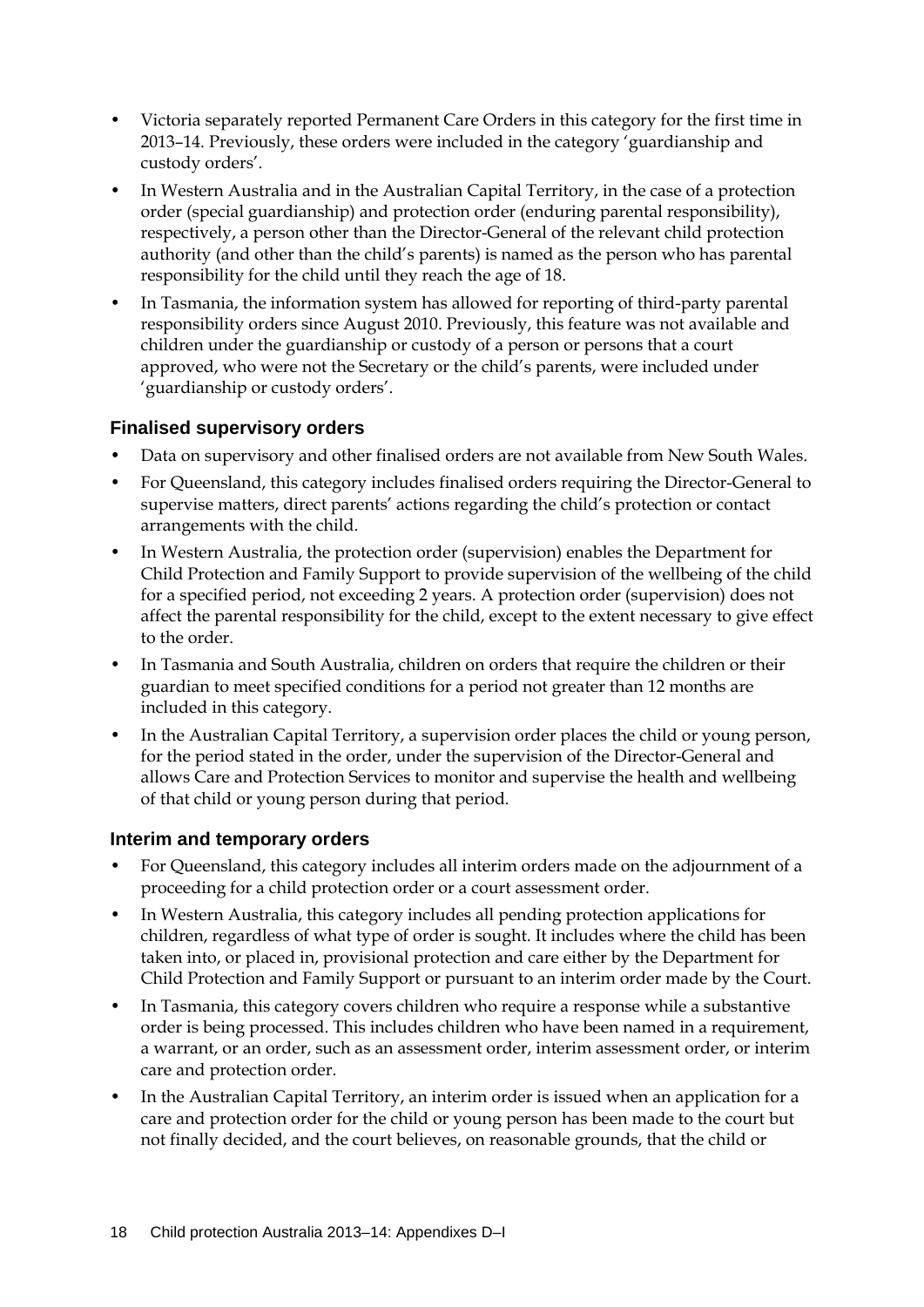young person is in need of care and protection or would be in need of care and protection if the interim care and protection order was not made.

• In the Northern Territory, the Court can issue a Temporary Protection Order if the CEO reasonably believes the child is in need of protection, and the proposed order is urgently needed to safeguard the wellbeing of the child.

#### **Administrative arrangements**

- In Tasmania, 'administrative arrangements' include children under a voluntary care agreement between the guardian of the child and the Secretary for a period of up to 3 months, and longer by extension.
- In South Australia, this category also includes children who are placed under a voluntary custody agreement between the guardian of the child and the Minister, for a period of up to 3 months. This agreement may be extended, but only for a further period of 3 months.
- This category is also applicable for voluntary care agreements in the Australian Capital Territory where parental responsibility is shared between the parent/guardian of the child and the Director-General for a period of up to 6 months within any 12-month period. The voluntary agreement can be extended for a longer period if the young person is 15 or over.

#### **Out-of-home care**

#### **Out-of-home care and court orders**

Children can be placed in out-of-home care voluntarily or through some type of court order (with the exception of the Northern Territory where all children in out-of-home care are on a court order). Such orders include care and protection orders, including formal administrative arrangements and other legal orders such as juvenile justice orders (see Chapter 5 of *Child protection Australia 2013–14*). There is considerable variety between the jurisdictions:

- In Western Australia, under the *Children and Community Services Act 2004,* children in out-of-home care may either be subject to a court order or another form of authority such as a negotiated placement agreement or placement services provided when social services are arranged for a child.
- In South Australia, all children in out-of-home care were on a court order or some other form of legal authority.
- In the Northern Territory, where the family voluntarily agrees to departmental intervention, the child can be placed under a temporary protection agreement, without the need for the department to make an application to the Family Matters Jurisdiction of the Local Court for a protection order.

Although a child may be in out-of-home care in conjunction with being on an order, the order does not necessarily specify where the child must reside or that the child be placed in care.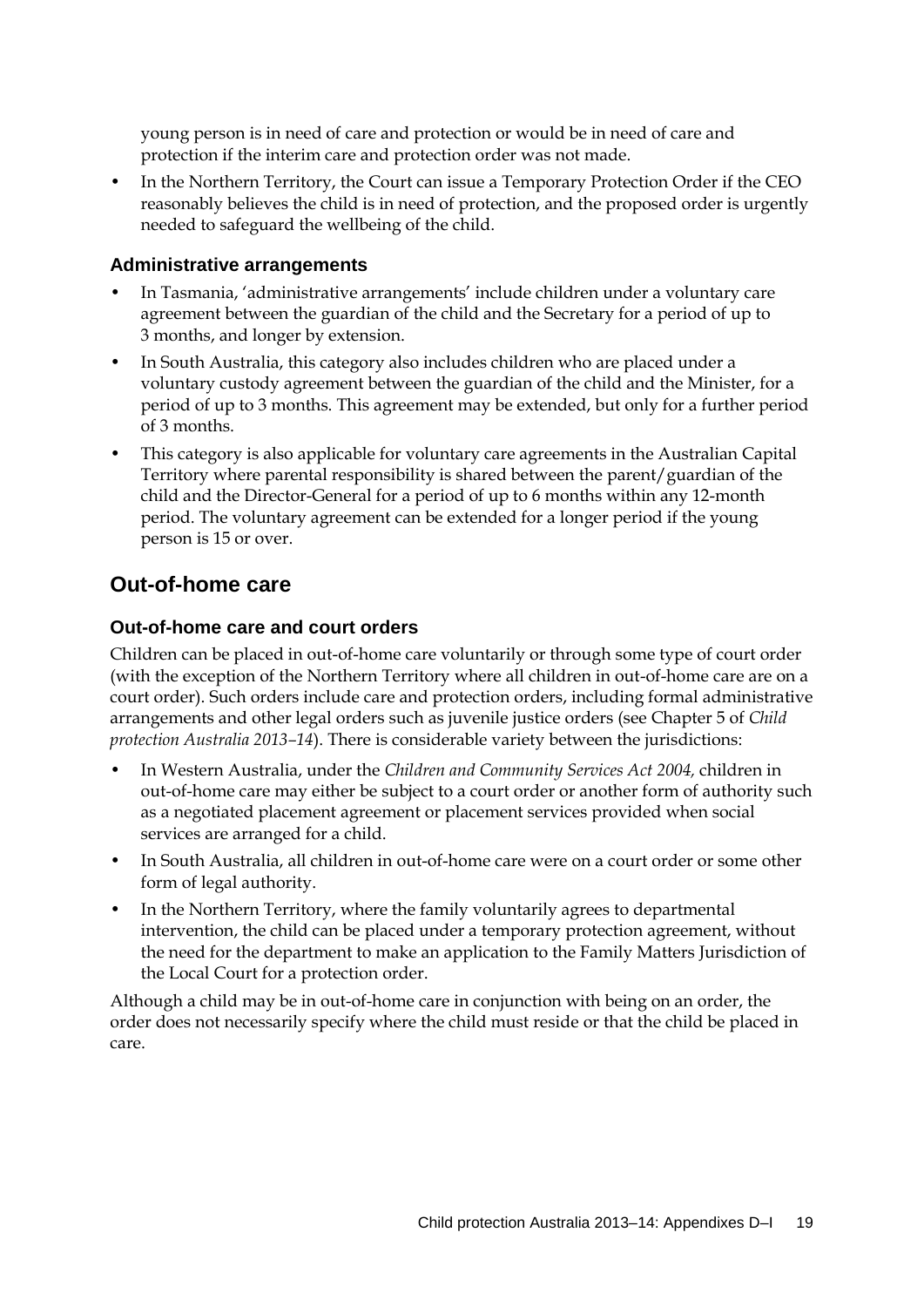# **Appendix G: Recent state and territory policy changes**

This section outlines the major child protection policy changes that have occurred in recent years. The various child protection authorities in the states and territories have provided this information.

# **New South Wales**

'*Keep Them Safe: a shared approach to child well-being*' is an existing 5-year action plan that aims to reshape the way family and community services are provided to support vulnerable children, young people and their families. *Keep Them Safe* focuses on:

- strengthening early intervention services that will help prevent abuse and neglect and work to prevent the need for children to enter the child protection system
- the care and responsibility of children and young people as a shared responsibility among government and non-government partner agencies
- those who are most likely to need the intervention and protective powers of the state, which has included raising the threshold for both mandatory and voluntary reporting to Family and Community Services (FACS) from 'risk of harm' to 'risk of significant harm'. The legislative changes to the *Children and Young Persons (Care and Protection) Act 1998*, which gave effect to the new reporting threshold, came into effect on 24 January 2010.

The New South Wales Government believes a greater focus on prevention and early intervention is essential in reducing the number of reports of children at risk and the number of children entering the out-of-home care system in New South Wales. This commitment has seen considerable advances in this area:

- FACS and partner agencies initially delivered the 'Brighter Futures' program in NSW. In January 2012, key program changes included the delivery of the whole program by 16 non-government agencies; streamlined referral pathways; and refocusing the program to target families with children (aged 0‒8) at high risk of entering the statutory child protection system. These decisions are consistent with outcomes of the Social Policy Research Centre's Brighter Futures final evaluation (September 2010) and subsequent FACS data analysis, which indicate that Brighter Futures can improve the safety of children in high-risk families with complex needs.
- The department continued delivery of the Early Intervention Placement Prevention Program, which aims to reduce the likelihood of children and young people entering or remaining in out-of-home care. This program provides services along a continuum from lower-level parenting and youth support to intensive family and youth interventions.
- Significant work is being undertaken to develop targeted responses to protect disengaged teenagers whose needs are not being met at home, school or by the child protection system as it is currently configured. Child Protection Adolescent Responses have been established with specialist adolescent caseworkers providing support and child protection case management services to adolescents aged 12–17 years who are at risk of significant harm, or are the subject of a request for assistance.
- The New South Wales Government's out-of-home care reform strategy will significantly boost the number of children and young people being cared for by non-government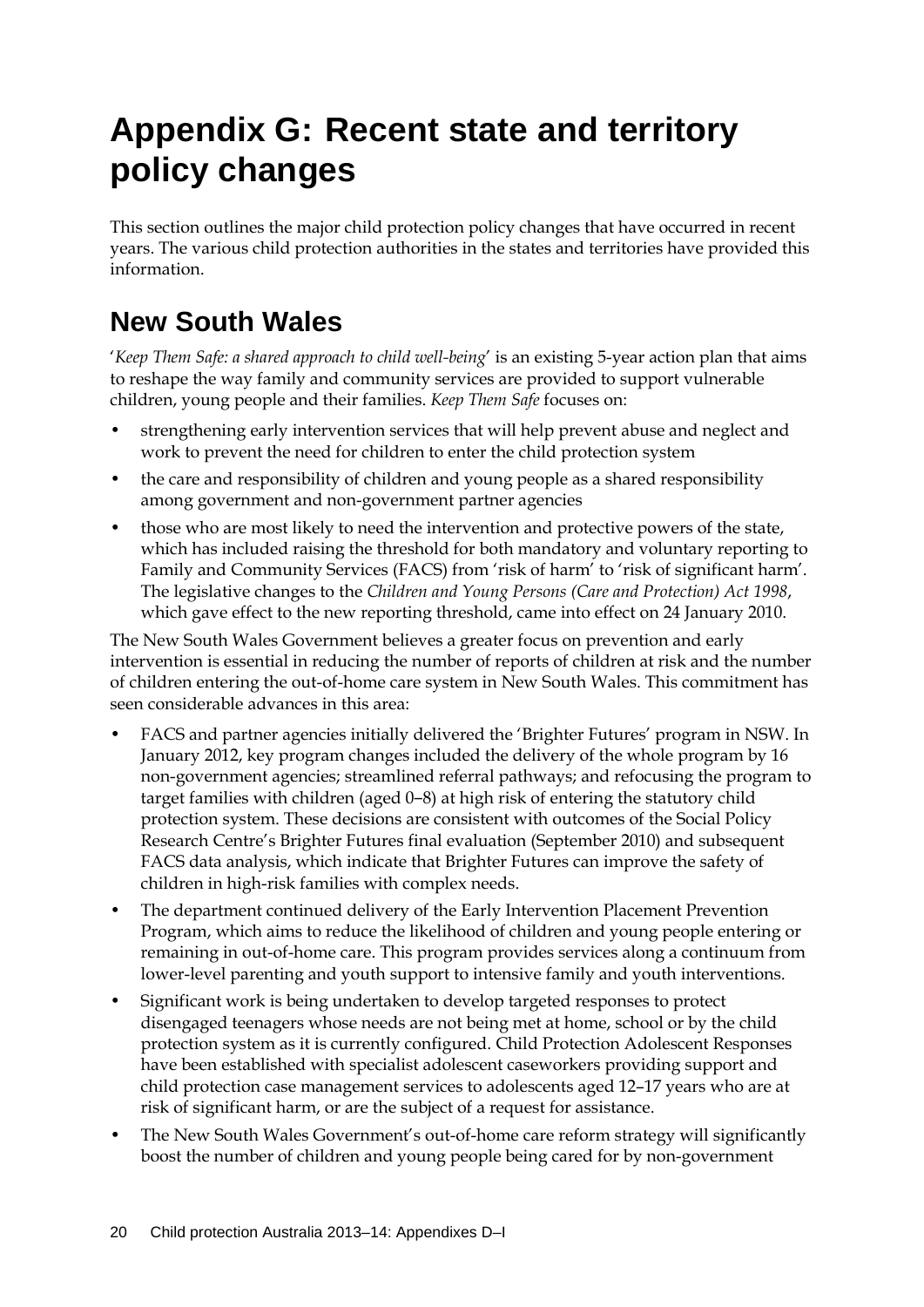agencies. In March 2012, a tender invited new and existing non-government organisations to deliver more out-of-home care services from 2012–13. As at 31 October 2014 a total of 5,057 children have transitioned from FACS to non-government agencies resulting in a total of 7,012 children and young people or 56 per cent of the statutory outof-home care population. As at 31 October 2014, 5,569 children and young people or 44 per cent of the statutory out-of-home care population are with FACS. FACS continues to transition children and young people in statutory out-of-home care to non-government agencies.

In addition, from 1 July 2012, the government has provided support payments to some nongovernment agencies to improve permanent outcomes (such as family restoration and open adoption) for children and young people currently in out-of-home care when it is in their best interest. The restoration support payment was developed to support non-government out-of-home care providers to consider, plan for and support the restoration of children and young people in their care to their birth parents, where it is safe to do so. The payment is being trialled in the former FACS region of Hunter and Central Coast. Payments to support non-government agencies to progress open adoptions for children and young people under their case management for whom open adoption is the case plan goal are available across NSW.

To promote innovation and provide additional resources for social services, the New South Wales Government is undertaking a trial of social benefit bonds—a first of its kind in Australia. A social benefit bond is a financial instrument in which private investors provide up-front funding to service providers to deliver improved social benefits. If these outcomes are delivered, the government will be able to redirect funds away from acute services towards early intervention and prevention programs and provide a return on the original investment.

The focus of the social benefit bond pilots for out-of-home care will be to offer parents support to take care of their children without the need for foster care.

# **Victoria**

Victoria's legislative foundation for child protection is provided by the *Children, Youth and Families Act 2005, Child Wellbeing and Safety Act 2005* (which is the framework legislation for services for all children) and the *Commission for Children and Young Peoples Act 2012,* which established an independent commission for children and young people.

The *Children, Youth and Families Act*, which commenced operation in April 2007, provides a unifying framework for:

- family and placement services that community service organisations delivers
- child protection services that the Department of Health & Human Services delivers
- decision making by the Children's Court.

The Act explicitly places children's best interests at the heart of all decision making and service delivery.

The *Commission for Children and Young People Act 2012* established an independent commission to promote continuous improvement and innovation in policies and practices relating to the safety and wellbeing of vulnerable children and young people, and of young people generally, and in the provision of out-of-home care services for children.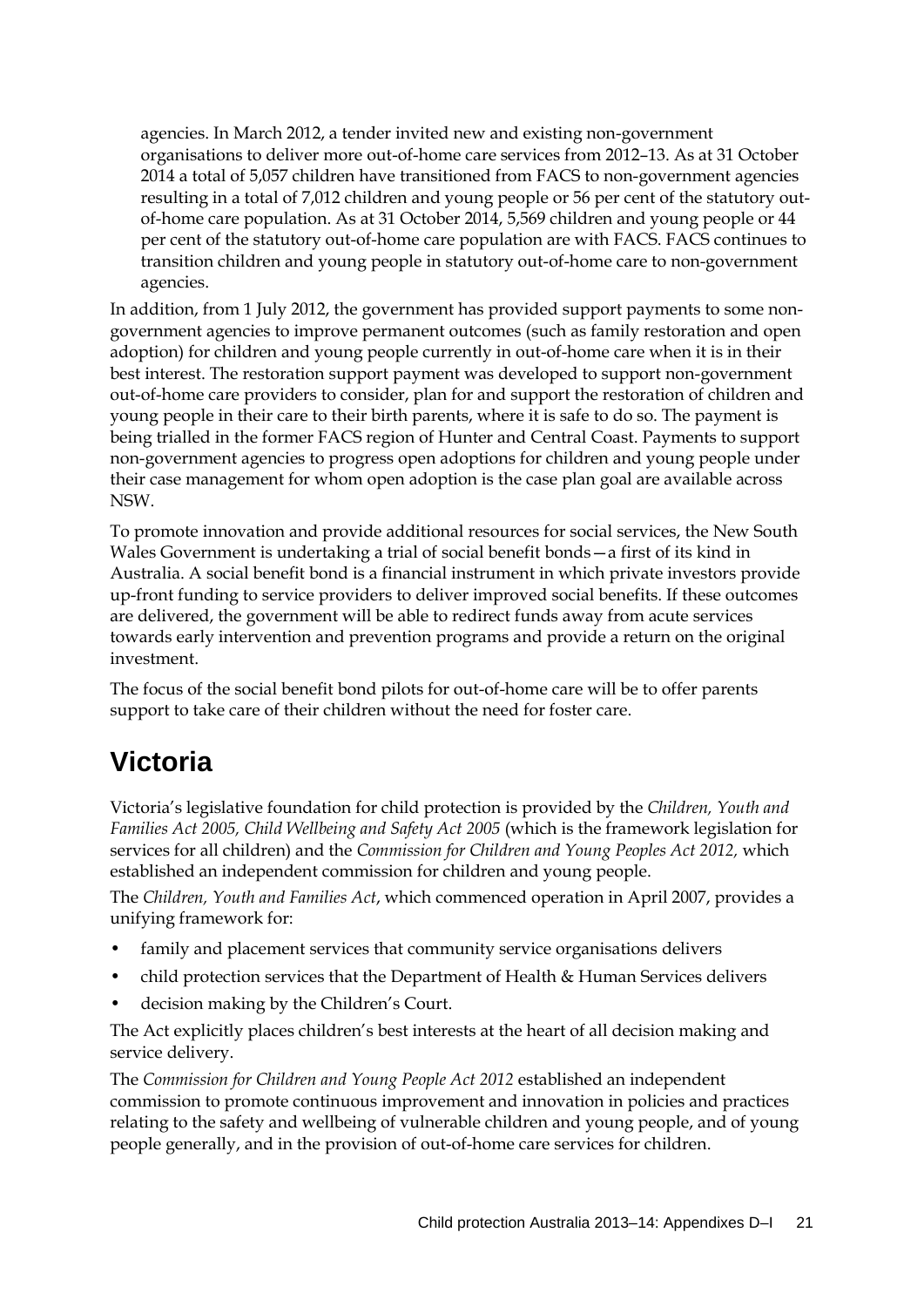The Department of Health & Human Services works in partnership with community service organisations and Aboriginal services to strengthen support services for vulnerable families. Strong focus is given to keeping Aboriginal children connected to their culture and community.

The department is currently in the process of working with Aboriginal organisations to develop the policy model and service capacity to enable the transfer of responsibility for Aboriginal children subject to court orders from the Secretary to the principal officer of an Aboriginal organisation under Section 18 of the Act.

Although front-end child protection demand has exhibited real growth in recent years, the enhanced availability of diversionary services, especially through referrals to Child FIRST (Child and Family Information, Referral and Support Teams), has meant that the number of children subject to court orders has remained relatively stable.

A new child protection operating model, set out in *Protecting children, changing lives – a new way of working* (Department of Human Services 2012) commenced in November 2012, aims to achieve the following outcomes:

- a more experienced and skilled workforce
- better supported staff benefiting from more supervision, co-working and mentoring
- putting case practice at the centre of work with children, young people and families
- reduced case transitions and devolved decision making to better support outcomes
- improved career pathways and staff retention.

Under the model, child protection is delivered through 4 divisions consisting of 21 child protection areas across Victoria that are aligned with local Child FIRST catchments.

In February 2012, the Protecting Victoria's Vulnerable Children Inquiry (PVVCI) report was tabled in parliament. The inquiry, established in January 2011, was tasked with investigating systemic problems in Victoria's child protection system and to make recommendations to strengthen and improve the protection and support of vulnerable young Victorians.

The report contained 90 recommendations. It focused on major system reforms, with the aim of reducing both the incidence and impact of child abuse and neglect; reducing the number of children and young people in out-of-home care; and achieving clearer and more transparent public accountability.

An important reform agenda was initiated in relation to vulnerable children as a result of this report. The directions paper, *Victoria's vulnerable children: our shared responsibility*, released in May 2012, detailed the Victorian Government's first-year proposals, longer-term commitments and areas requiring further consideration as a result of the recommendations of the PVVCI (Victorian Government 2012). The paper detailed an extensive reform agenda, with the key action areas of building effective and connected services; enhancing education and building capacity; making the legal system child-friendly; providing safe, stable and supportive out-of-home care; and introducing accountability and transparency.

In May 2013, Victoria launched the whole-of-government Vulnerable Children Strategy 2013–2022 with the aspiration that *'*Vulnerable children are kept safe from harm and have every opportunity to succeed in life'*.* The strategy sets out the overriding strategic direction, governance, performance framework, information-sharing and accountability arrangements to improve the lives of Victoria's vulnerable children. The strategic intentions are high level and interconnected:

1: Prevent abuse and neglect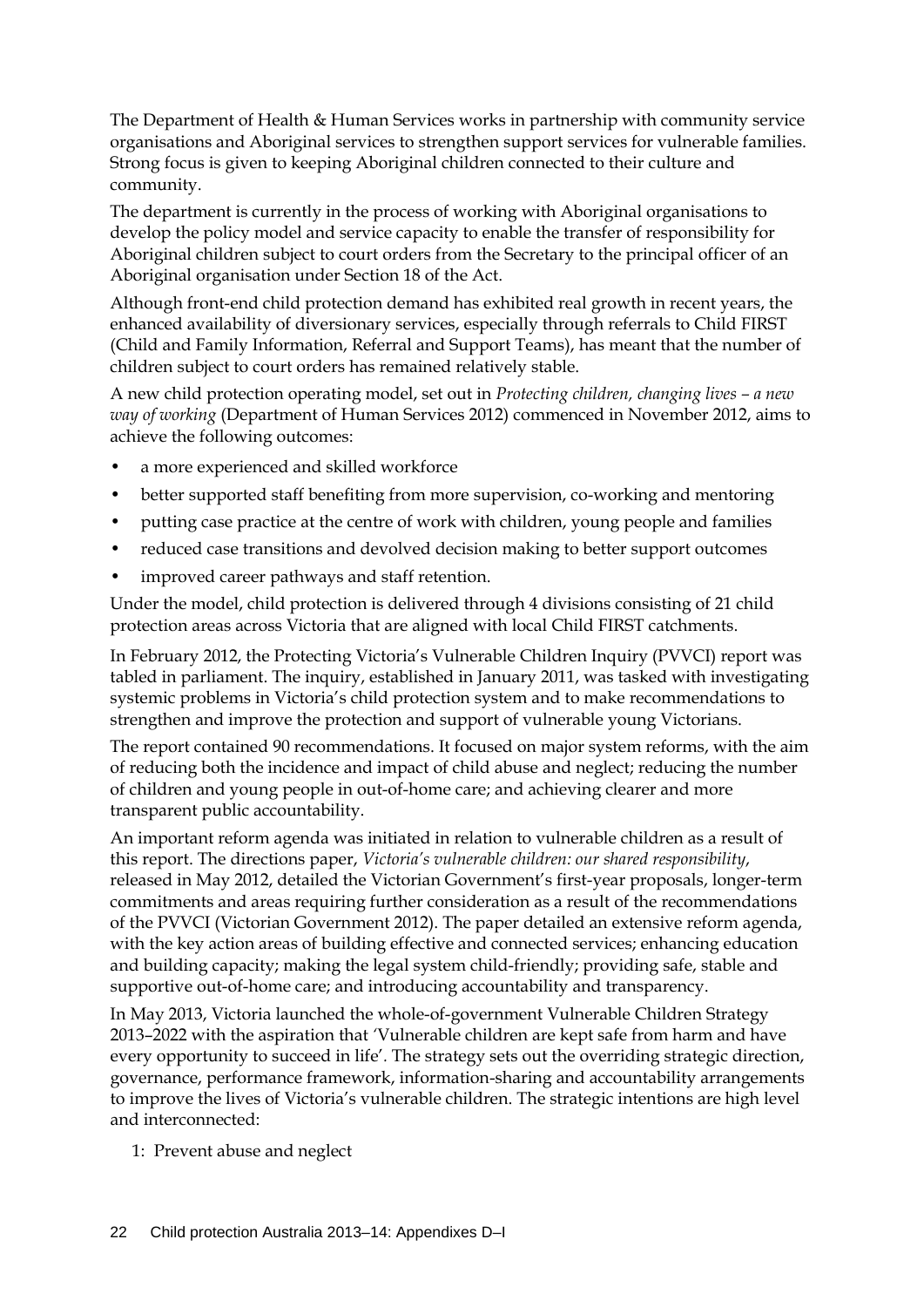- 2: Act earlier when children are vulnerable
- 3: Improve outcomes for children in statutory care.

The circumstances of vulnerable children and families are a shared responsibility. Accordingly, this strategy represents a shared commitment across Victorian Government departments, including the Departments of Education and Training; Health & Human Services; Justice & Regulation; Premier and Cabinet; and Victorian Police. It was developed by relevant Ministers, with the support of the Children's Services Coordination Board—all of whom will continue to oversee its implementation.

The strategy puts in place the system framework to drive sustained change. It gives equal weight to prevention, early intervention and providing support for 'at risk' children, as it does to improving outcomes for those in the statutory system. In doing so, it draws together all parts of government that have a responsibility for the health, social and economic determinants of vulnerability. It identifies the interdependencies between these drivers and enables clear linkages to be made between the myriad of programs, plans and services that have a role in protecting vulnerable children.

The Vulnerable Children Strategy highlights what needs to be done differently and articulates a clear commitment to achieve change and to strengthen the accountability of departments and the practice of adult service providers.

The *'Out-of-home care: a five year plan'* was released in March 2014, delivering on a commitment made in the 2012 directions paper. The plan sets out the Victorian Government's intention to reform the way the out-of-home care system operates, to drive better personal, social and economic outcomes for children and young people in care. The plan was a direct recommendation of the PVVCI and was developed with considerable input from community service organisations.

The 2014–15 Victorian Budget set out a range of initiatives that will protect, support and assist vulnerable and disadvantaged Victorians, including:

- continuing a program supporting Aboriginal kinship carers
- increasing the number of Child FIRST, family services and child protection workers to expand the child protection system and respond to families who are the subjects of family violence and multiple child protection reports
- introducing additional therapeutic residential and home-based care placements, along with financial assistance for education, health and other client expenses.
- funding additional places to provide support services to victims of sexual assault, which will reduce waiting times. Training in the Common Risk Assessment Framework will be expanded to improve consistent identification and responses for women and children who are affected. The Strengthening Risk Management project will be expanded to 8 sites.

Victoria is a signatory to the COAG-endorsed National Framework for Protecting Australia's Children. A range of work is under way to support the actions described in this framework.

In addition to developments specific to child protection, the Victorian Department of Health & Human Services has a new model for providing integrated human services, called Services Connect. It is designed to connect people with the right support, address the whole range of a person's or family's needs, and help people build their capabilities to improve their lives.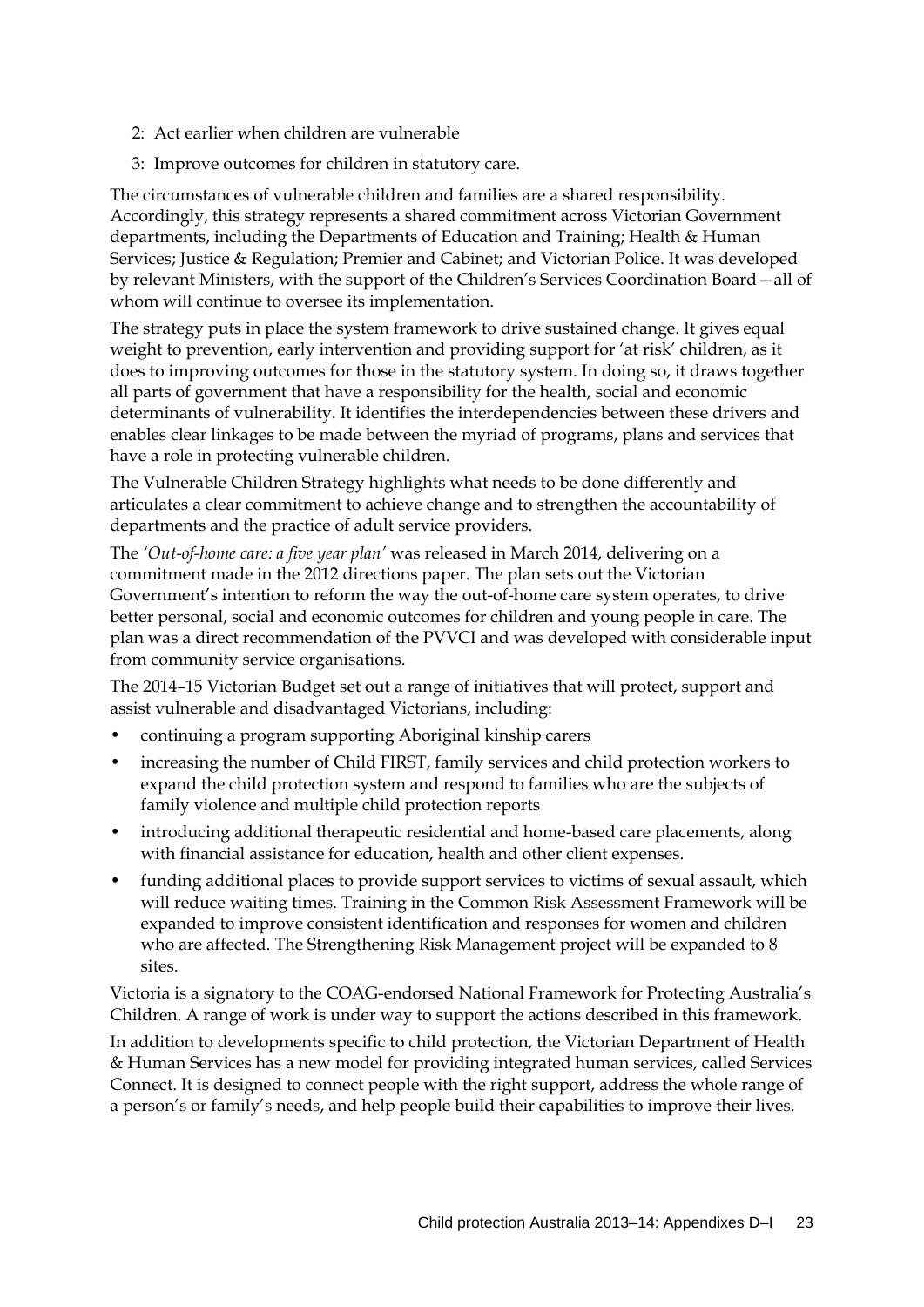Over the coming years Services Connect will integrate and improve the way that human services work together and shift the focus of service delivery so that services are built around people and tailored to their unique needs and goals.

The Services Connect model will continue to roll out over the next 2 years, extending to sites in the non-government community services sector. These sites will test the model's client support approach and how clients access the service system.

Pilot sites are exploring ways of effectively integrating child protection services within the Services Connect model.

# **Queensland**

The Queensland Child Protection Commission of Inquiry report *Taking Responsibility: A Roadmap for Queensland Child Protection* was released on 1 July 2013. On 16 December 2013, the Queensland Government committed to implementing the Inquiry's reform roadmap by accepting all of the report's recommendations, 115 in full and 6 in principle. As a first step in implementing the recommendations the Queensland Government has passed a package of legislation that includes:

- *The Public Guardian Act 2014*
- *The Family and Child Commission Act 2014*
- *The Child Protection Reform Amendment Act 2014.*

The legislative package is targeted to build a new child and family support system in Queensland over the next 10 years that will strengthen families and communities, making Queensland the safest place to raise a child.

From 1 July 2014, the reforms will set new oversight structures for the new child protection system that will result in better outcomes for children that include:

- a new Office of the Public Guardian to provide individual advocacy services for vulnerable children and young people. The Office of the Public Guardian retains the functions of the current Adult Guardian, as well as new child advocacy functions that focus on individual support for children in the child protection system and a community visitor regime
- a new Family and Child Commission to provide systemic leadership, research and oversight
- changes to the *Child Protection Act 1999* to clarify when a report may be made to Child Safety about a child and to consolidate current mandatory reporting requirements in one piece of legislation. This is one step towards reducing unsustainable demand on the child protection system, so that children and families can access the right services at the right time.

The government is committed to implementing the next stages of reform over future years to comprehensively change the way Queensland protects, cares for and supports its most vulnerable children.

The reforms encourage everyone in the community to take responsibility for protecting children and place appropriate responsibility on each government department providing human services to take responsibility for whole-of-government outcomes for children. Implementation will require a fundamental shift in the way government agencies, child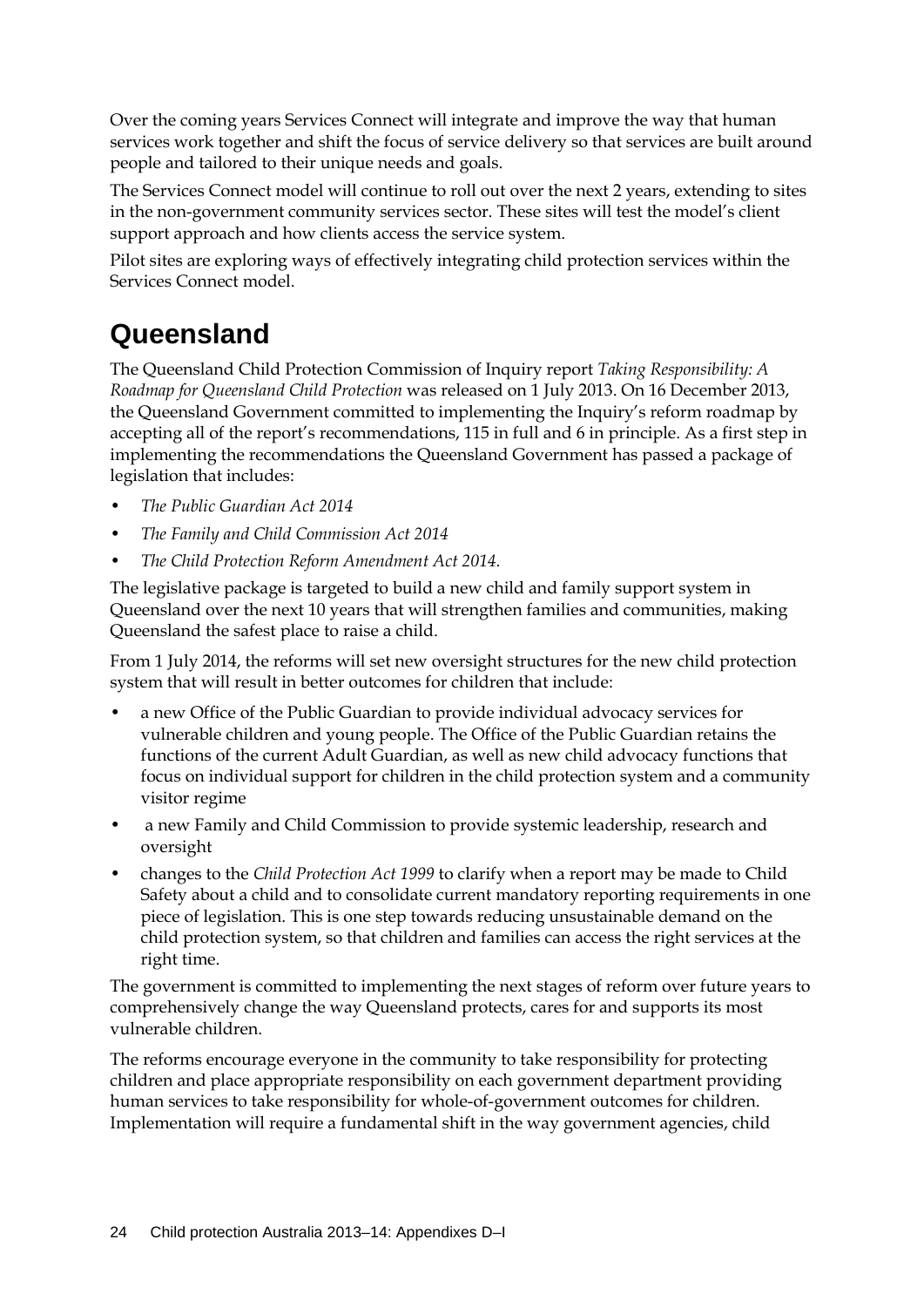safety professionals and community organisations work with vulnerable families, and with each other.

The changes are aimed to establish a new framework that cuts red tape and bureaucracy, avoids duplication and uses resources efficiently, enabling an affordable, sustainable and effective child protection system. They also provide referral pathways for families to family support services and other secondary services where needed, instead of investigation by Child Safety.

Representatives from non-government organisations are key to the governance arrangements, demonstrating the Queensland Government's commitment to working in partnership in order to embed widespread and sustainable reforms. The Queensland Government committed \$406 million additional investment over 5 years to enact the recommendations that will help vulnerable children, young people and families, including the prioritisation of the needs of Aboriginal and Torres Strait Islander families.

The over-representation of Aboriginal and Torres Strait Islander children and young people is one of the most pressing and challenging concerns facing all jurisdictions, including Queensland's child protection system. The Aboriginal and Torres Strait Islander Child Protection Service project of reform is an important part of the Queensland Government's [Stronger Families](http://www.qld.gov.au/strongerfamilies) program of reform which focuses on Aboriginal and Torres Strait Islander children and families having access to culturally appropriate, Indigenous-specific and mainstream services and care.

Given the high rate of over-representation and the increasing level of need, Aboriginal and Torres Strait Islander families will be a top priority across all initiatives associated with the reform of the child protection system. The Queensland Government has accepted a suite of new strategies for implementation to address over-representation including:

- setting up a network of 10 Indigenous practice leaders across the state
- working in collaboration with Aboriginal and Torres Strait Islander communities and other key stakeholders, to develop a trial of an Aboriginal and Torres Strait Islander family decision-making model
- working collaboratively with the Indigenous child protection peak body and the sector, to develop and deliver an integrated Aboriginal and Torres Strait Islander Child Protection and Family Support service model
- funding a peak body to plan and develop the capacity of Aboriginal and Torres Strait Islander-controlled organisations, to provide regional Aboriginal and Torres Strait child and family services
- setting up a network of 20 Community Based Intake and Referral services, plus additional Intensive Family Support services and Domestic and Family Violence services, which will respond in particular to the needs of Aboriginal and Torres Strait Islander families
- delivering a more meaningful role for Recognised Entities by providing additional training in child protection processes and court procedures.

The Queensland Government is committed to expanding and improving family and parenting support that the non-government sector provides, including integrated and intensive family intervention services across Queensland. The 2014–2015 State Budget provides funding of \$6.5 million as the first instalment of a major new investment in Intensive Family Support Services for Queensland families, poised to be the most significant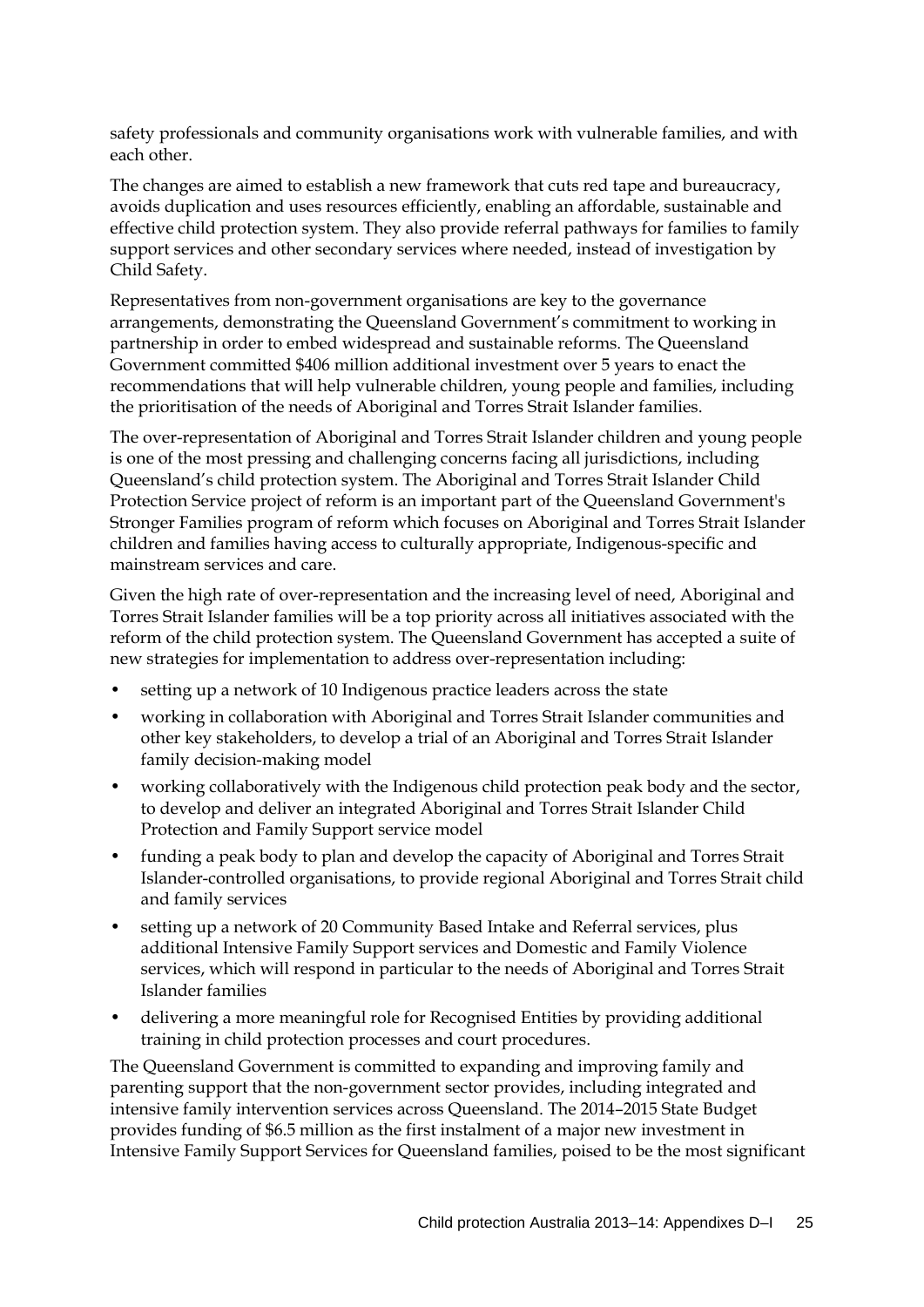investment in Intensive Family Support services ever seen in Queensland. A further \$188.6 million will be committed to implementing Family Support Services and subsequently increasing the capacity of the non-government sector in Queensland through to 2018–2019.

The 'Helping Out Families' initiative continued in 2013–2014 to provide support services to vulnerable families at risk of entering or re-entering the statutory system who do not require tertiary intervention at this stage. An evaluation of this initiative was completed in June 2014 and provided solid evidence of benefits including: improved outcomes for families (if families engaged with an Intensive Family Support service for 7 months or longer, more than two-thirds showed improvement in most or all of their risk factors for child abuse or neglect) and reduced risk of entry or re-entry to the child protection system. The findings of the evaluation are being used to inform government investment in new models of intensive family support.

Also progressed in 2013–2014, the \$4 million Fostering Families 2-year trial is the first family support program to target neglect. After commencing in January 2013, it provides intensive, in-home and out-of-hours family support services to at-risk Queensland families with a focus on developing practical skills in the family home to improve parenting skills and family functioning. Fostering Families is currently being trialled in 3 sites: Brisbane South, Toowoomba/Darling Downs and Maryborough/Hervey Bay, all of which are operating at capacity. Initial results from the trial are positive, with support through the program helping to keep families together safely wherever possible and decreasing re-reporting rates of child protection concerns to the department. The department is proposing to extend these services.

In 2013–2014, Queensland continued to streamline quality standards for human services, after the introduction in February 2013 of an organisation-level licensing process for NGOs licenced under the *Child Protection Act* (Qld) *1999*. The new process enables NGOs to spend more time on service delivery and less time on paperwork. At 30 June 2014, 13 organisations were each granted an organisational-level licence; previously they collectively held 41.

## **Western Australia**

Since 2007, the Department for Child Protection and Family Support (the Department) has undergone major reform, particularly the implementation of the *Signs of Safety Child Protection Practice Framework (*Signs of Safety). Signs of Safety is an approach developed in Western Australia and now in use in 10 other countries including the United Kingdom, Europe, the United States of America, Canada, Japan and New Zealand. It is an holistic, theoretical and practical framework, encompassing principles, disciplines, processes and tools, based on what child protection workers do that is effective in the most challenging cases.

The reorientation of work with families is resulting in a more inclusive and practice-based approach that builds safety around the child, with support networks, to enable children to remain at home, where possible. Additionally, the views of the child/young person are actively sought through the use of Signs of Safety tools. Other achievements in child protection services include:

• Family and domestic violence is one of the most common presenting issues in child protection cases. In December 2013, the electronic information exchange of incident notifications from WA Police was successfully integrated into the Department's client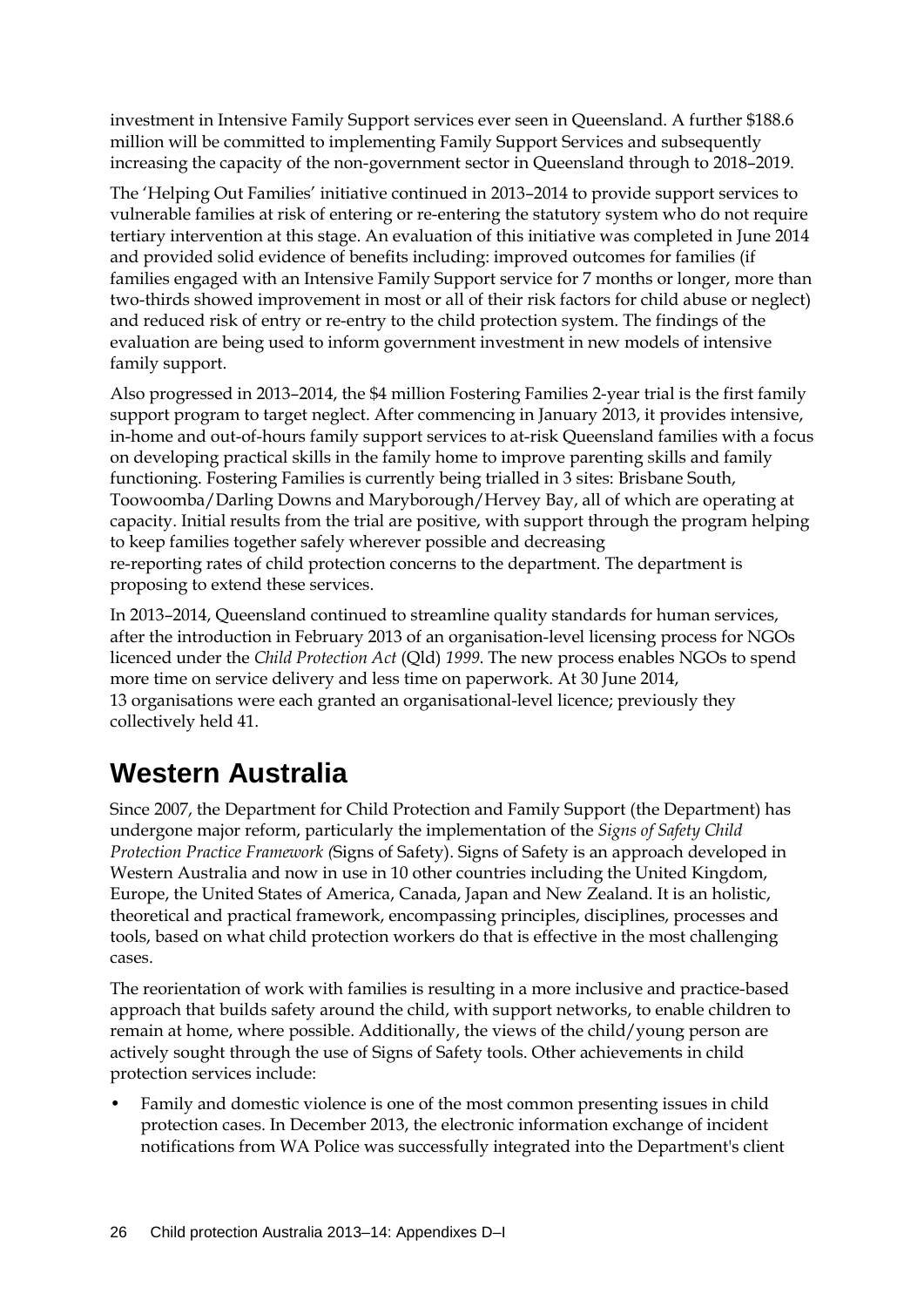system, enabling more timely and effective responses to children who have been exposed to family and domestic violence.

- The Department reviewed its policy on child sexual abuse and strengthened its practice guidance in areas such as assessing grooming behaviours and responding to sexualised behaviours in children.
- The Department and Legal Aid WA worked together to improve outcomes for Aboriginal children and their families by undertaking more pre-hearing conferences with parents and including appropriate extended family members to establish better safety for children.
- The roll-out of Signs of Safety pre-hearing conferences in child protection proceedings was extended to regional courts.
- The Department, Legal Aid WA and lawyers in private practice incorporated Signs of Safety practice principles in legal documentation presented to the Children's Court of WA to enable parents to clearly understand the Department's concerns about their children's safety.
- The continued operation of a Signs of Safety research program, conducted in partnership with the Australian Centre of Child Protection at the University of South Australia.

For those children who are in the care of the Chief Executive Officer (CEO), the *Foster Care Partnership Practice Framework* guides the Department to work with carers based on the ethos of mutual respect and joint decision making. The Department's *Residential Care (Sanctuary) Framework* also provides a sound theoretical and practical base to guide work with children whose trauma severely impacts their behaviour and development. Other areas relating to children in the CEO's care include:

- The Department, in partnership with the community service sector, has commenced the development of an *Out-Of-Home Care Five Year Strategic Plan* to increase its focus on resourcing care arrangements that meet the specific needs of children. Outcomes for children through reinforcing stability and certainty will also be a focus. This is occurring in parallel with an in-depth review of the permanency planning policy and practice guidance.
- The recruitment and retention of foster carers remains a priority. The current foster carer recruitment campaign has seen over 120 new general foster carers approved.
- In line with *Delivering Community Services in Partnership Policy*, the number of out-ofhome care placements in the community service sector has grown by an average of 16 per cent in the last 3 years.
- Contact centres are being established to enhance the frequency and quality of contact arrangements and to assist in reunifying children with their families.
- Health-care planning for children in the CEO's care, including prioritised access to services, continues to be a focus area for child protection workers and health practitioners.
- Ongoing partnership work with the community sector around the delegation of case management for those children in the care of the CEO who are on a permanent order and in long-term community sector-managed placements.

The Department has continued to pursue service integration and resource efficiency with the community sector in supporting children and families at risk or in crisis through the revised *Family Support (Responsible Parenting) Framework,* the Community Sector Roundtable and the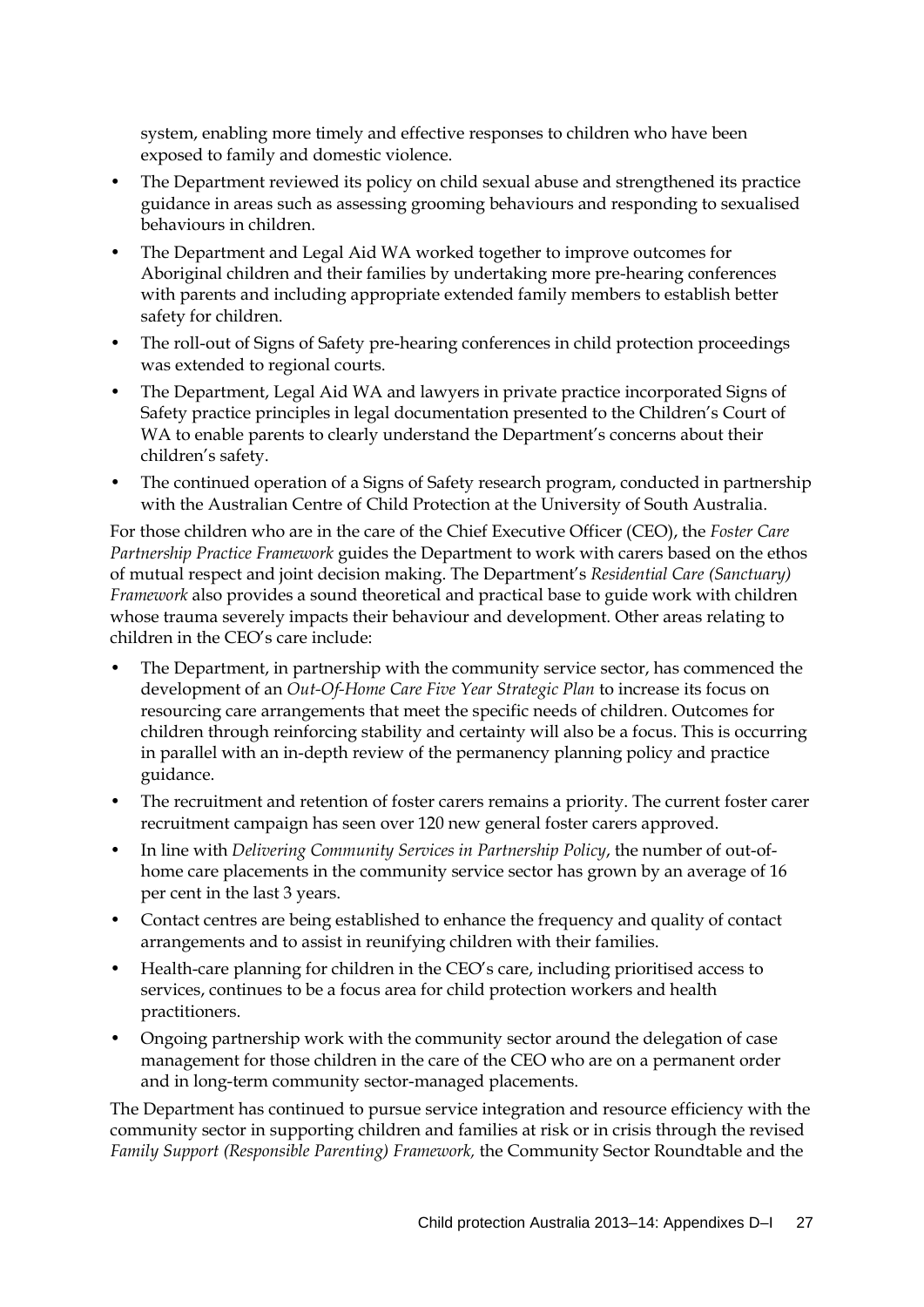*Delivering Community Services in Partnership Policy.* Achievements relating to children and families at risk or in crisis include the successful integration of the Family Support Network in Armadale, with two more networks established in Mirrabooka and the Midwest region. The expansion of these networks is an effective strategy to reduce demand on statutory child protection services, improve integration of services and more effectively meet the needs of at-risk families in these communities.

The Department's *Aboriginal Services Framework* continues to support work with Aboriginal children and families. The new *Remote Services Framework* also describes how the Department works with remote Aboriginal communities.

# **South Australia**

The Parliament of South Australia passed the *Statutes Amendment (Assessment of Relevant History) Act 2013* in November 2013. The Act makes changes to the child safe environments provisions of the *Children's Protection Act 1993*. Changes which started on 1 July 2014 include the expansion of the range of information to be taken into account by an authorised screening unit when assessing a person's relevant history.

Further changes to commence in early 2015 will broaden the range of organisations captured by the child-safe environments provisions of the *Children's Protection Act 1993* to include all organisations providing cultural, party and entertainment services wholly or partly for children. The new laws will also prohibit sole traders and people working in partnerships from performing a prescribed function unless they have obtained prescribed evidence relating to their relevant history. In preparation for the commencement of these provisions, child-safe environments information and resources are being reviewed and updated to support organisations in developing a child-safe and child-friendly environment, adopting a preventative approach to child abuse and neglect and ensuring relevant history assessments are conducted for all people working with children in prescribed positions.

Child protection and health services collaboratively developed new Health Standards for Children and Young People under Guardianship of the Minister. These standards incorporate national policy developments of importance to both sectors, including the National Out of Home Care Standards and the National Clinical Assessment Framework. They specify agreed roles, responsibilities and standards to guide workers in health and child protection in a shared endeavour to improve health outcomes and opportunities in life for children and young people under Guardianship.

For many years the South Australian child protection system has not been meeting the needs of children, families and carers. There are an ever-increasing number of notifications coming into the system. South Australia has experienced significant growth in the number of children coming into out-of-home care, with the number nearly doubling over the last decade. There are now almost 2,700 children living in out-of-home care.

As a result of these challenges, in 2012 Families SA examined its operations as an agency, scrutinising its structures, system, processes, workforce configuration and practice to gain a baseline of where the agency was and what was needed to be done to improve. By doing this it was clear that over the years not enough was done to invest in practice development and staff learning, so services will be delivered in a way that meets the changing needs of families and evolving community expectations.

The aim of the redesign is to transform the operating model to deliver a family-focused child protection system by supporting children and young people to remain in the care of their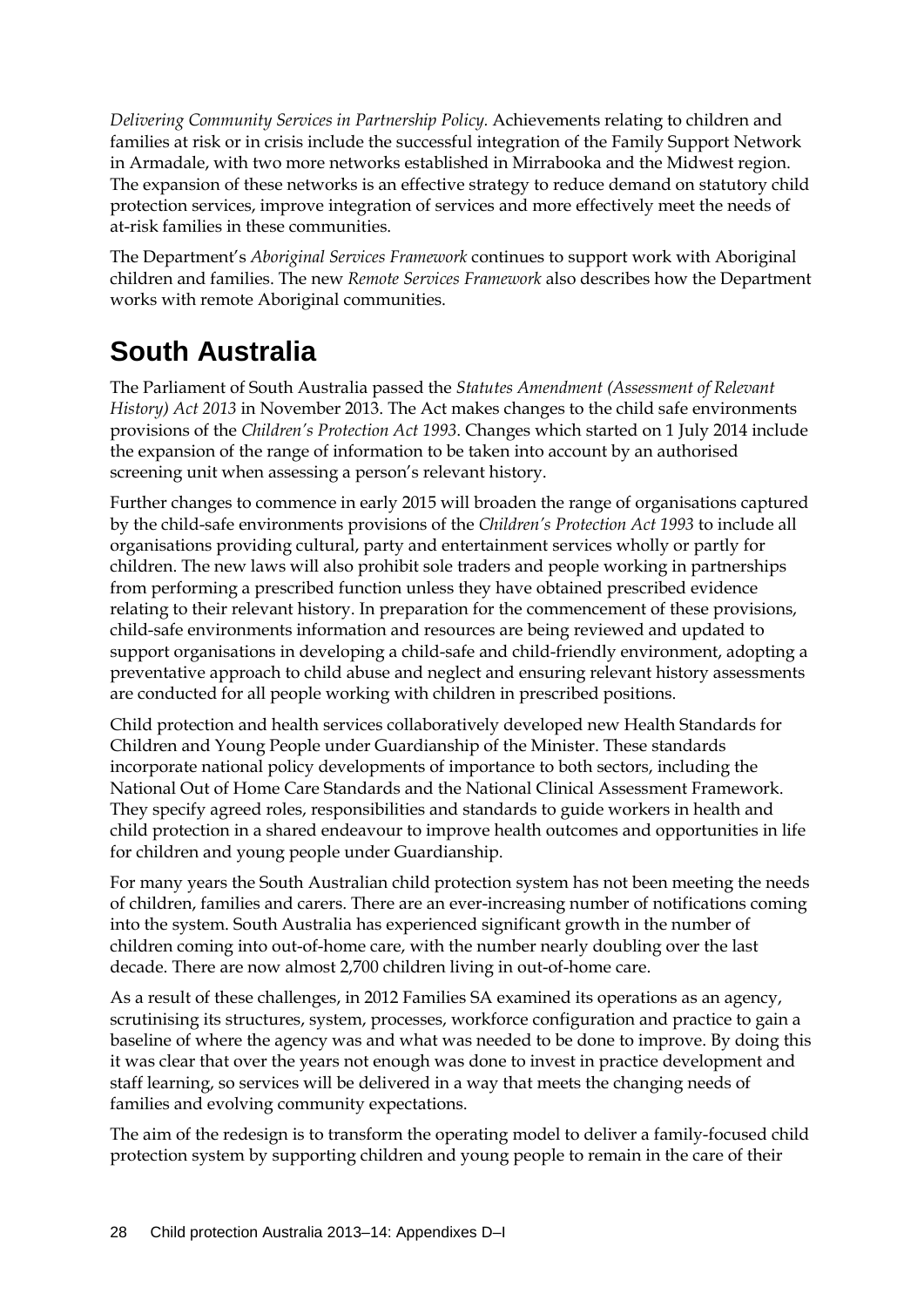families whenever it is safe to do so. Where this is not possible, a nurturing family environment for children in care will be provided so that children can flourish and reach their potential.

System, structure and processes are being rebuilt so that staff have the confidence, competence and specialised skills that they need to do their work. First and foremost, a consistent practice model 'Solution Based Casework' (SBC) is being implemented across the agency.

As the guiding practice model, SBC will be used to inform and aid the case management process of families and children. Staff will focus on 3 key elements when working with families:

- creating a partnership based on problem consensus in language the family understands
- focusing that partnership on the patterns of everyday family life that directly relate to threats to safety
- targeting solutions specific to the prevention skills needed to create safety and reduce risk in those family situations.

The practice model allows for families to be held accountable for their individual and family development through family-owned and worker-owned case planning. Embedded in this new practice model are Structured Decision Making® and Complexity Assessment Tool (CAT) assessment tools to guide assessment, case planning, case work and decision making within the SBC practice model.

All Families SA staff have been inducted into the practice model, and have undertaken training in SBC dependent upon their classification level. SBC training will be an essential requirement for all caseworkers providing case management services to children.

The roll-out of SBC began in September 2014 for non-government organisations. Initial training in SBC has also occurred with community service provider partners.

Families SA has restructured its workforce to help deliver more timely services and better support the needs of children and families. This change allows the agency to focus on 3 key aspects, namely Assessment and Support, Protective Intervention (incorporating Family Preservation and Reunification), and Guardianship.

New procedures have been commissioned for protective intervention work in the areas of family preservation and reunification. The emphasis is on working with vulnerable families to increase their strengths and resilience in order to care for their children. This will enable more children to remain safe in their own homes.

The Government of South Australia is also focused on improving outcomes for Aboriginal children and families. As shown in the data cited previously, Aboriginal children are overrepresented in our services.

Throughout 2013‒14, Families SA has continued to strengthen the cultural proficiency of its practice and improve its cultural competency through a range of measures focusing on practice, staff knowledge, service improvements and community engagement.

Senior Aboriginal staff continue to assess, review and refine the practice tools and resources that are being developed through SBC to ensure that they are meaningful and appropriate for South Australia's diverse Aboriginal communities.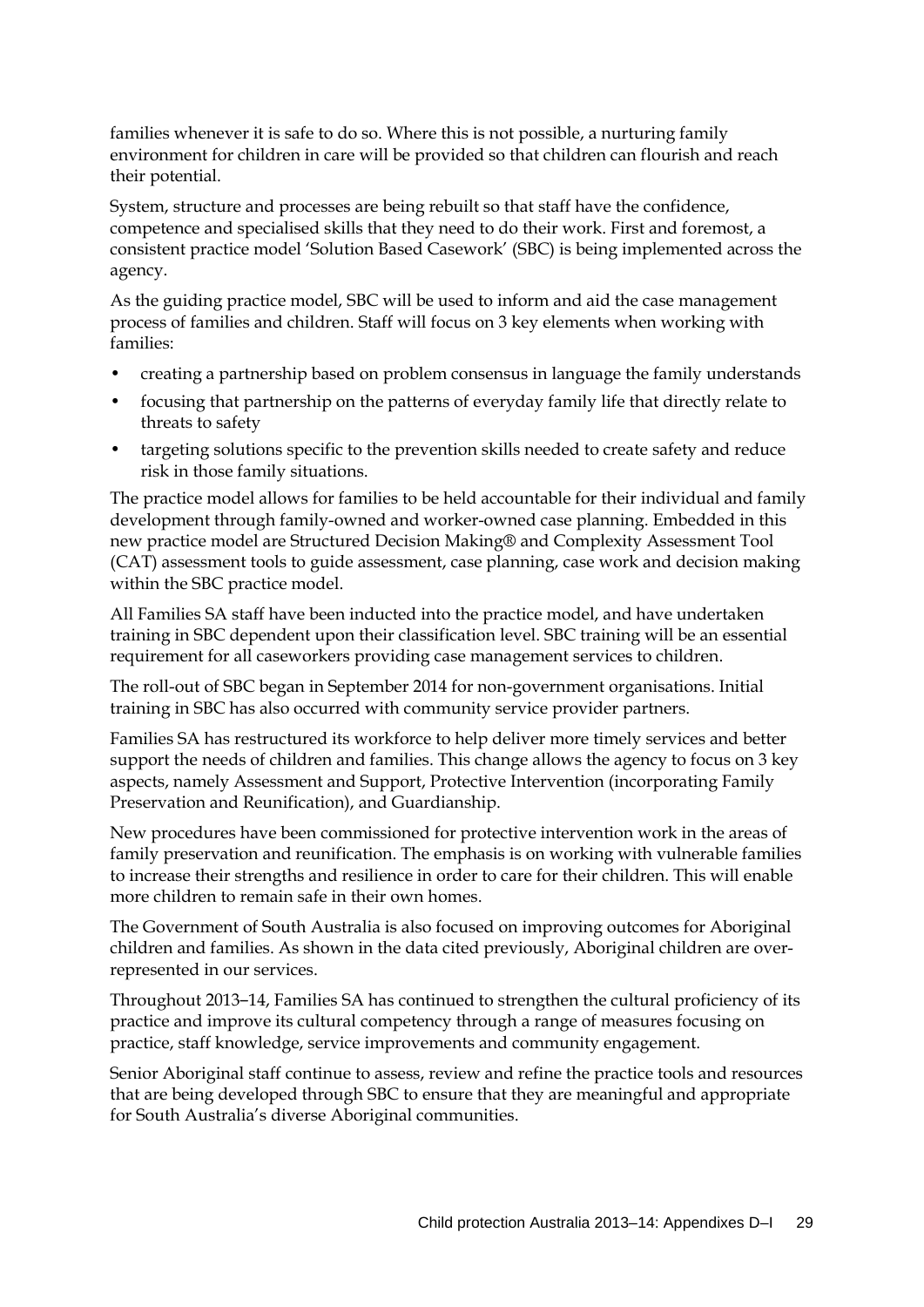Aboriginal staff have engaged with the developer of SBC in a 2-way learning environment where staff become better equipped with the knowledge and skills to implement SBC; and the developer of SBC is able to learn from Aboriginal staff and adjust the model of practice to align with the needs of Aboriginal families.

Culturally appropriate resources for families have been developed to build their capacity to provide safe and supportive environments. A suite of resources has been developed to assist non-Aboriginal staff to effectively engage with Aboriginal families and improve their knowledge and understanding of Aboriginal child protection issues.

In September 2014, Families SA launched the reprint of 'A brief history of laws, policies and practices in South Australia that led to The Removal of Many Aboriginal Children: We took the Children'. This resource will be widely distributed to assist staff, other agencies and the wider community to improve their knowledge of past issues, policies, laws and practices which related to the history of Aboriginal child protection in South Australia. Making this resource widely available will assist in the future development and implementation of effective and culturally appropriate child protection policies and practices, as well as support reconciliation through a greater understanding of the impact these policies and practices had on Aboriginal people, their communities and their culture.

## **Tasmania**

A number of initiatives during 2013–14 have been planned and/or implemented to improve practice and service provision in the child protection and out-of-home care in Tasmania, some of these include:

- Implementation of the Signs of Safety approach, supporting a consistent and comprehensive risk assessment which is child centred and family focused, commenced across Children and Youth Services in 2012–13, with training, practice development and system review occurring throughout 2013–14 to support the ongoing implementation.
- The Out-of-Home Care Reform Project commenced in late-2013, and has focused on reviewing service provision across the out-of-home care continuum, with a view to realigning service delivery and out-of-home care options to meet better the needs of children. This project is also examining the interconnection of services required to support children and young people in the out-of-home care system in Tasmania.
- Amendments to the *Children, Young Persons and Their Families Act 1997* reflect the Government's response to the first stage recommendations of the Legislative Amendment Review Reference Committee (LARRC), established by the previous Government to advise it on the Principal Act. The Committee provided a detailed report on the need for amendments to some 21 areas of the Act. The LARRC report provided detailed advice on the preferred policy direction to support the amendments. These amendments are aimed at a less adversarial way of working with families, which aligns and supports the Signs of Safety approach. The commencement dates for the majority of the amendments are still being finalised.
- The Advocacy for Children in Tasmania Committee (ACTC) was established as a result of one of the LARRC recommendations, which was to conduct a second stage process to clarify the expectations of the role, function and powers of the Commissioner for Children. The ACTC made 15 recommendations relating to advocacy services for Tasmanian children, including the function and role of the Commissioner. One of these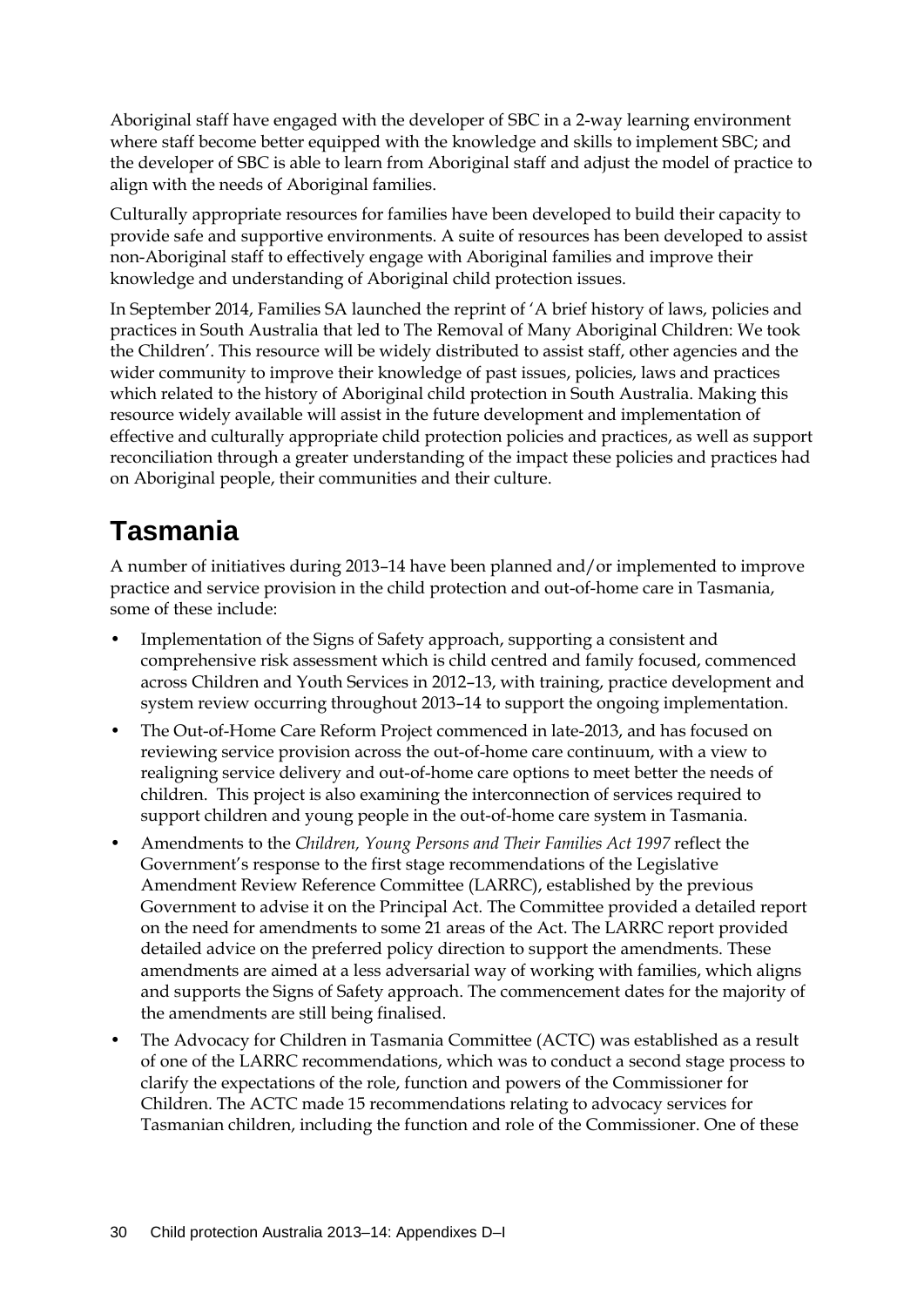recommendations was the development of standalone legislation, this has been endorsed by Cabinet and drafting instructions are currently being prepared.

• Children and Youth Services entered into a 3-year funding agreement with the Australian Red Cross Society for the provision of an advocacy service specifically for parents and families involved with the Child Protection Service. The new alliance brings with it the opportunity to build on our commitment to working in partnership with families.

## **Australian Capital Territory**

A key priority for the ACT Government is to maintain and continually improve a responsive and high performing child protection and out-of-home care system. Reforms are being progressed under the banner of 'Refreshing the Service Culture'. The change agenda incorporates strategies to implement recommendations from reviews that the ACT Public Advocate undertook in 2011 and 2012 and the ACT Auditor-General's performance audit in 2013. These include:

- progression of the development of a 5-year Out-of-Home Care Strategy to guide the purchase and delivery of out-of-home care services from July 2015 to June 2020. The main aim of the strategy is to ensure the supply and quality of out-of-home care placements for children and young people in the care of the Director-General.
- improved services and supports for kinship carers, including engaging specialist services to provide therapeutic services for children, young people and carers in their care environment
- enhanced early intervention services and supports for pregnant women, as well as for young people, through the implementation of case conferencing
- a strengthened approach to developing Cultural Plans that are relevant and meaningful for Aboriginal and Torres Strait Islander children and young people in care
- development of a dual referral system, the Child, Youth and Family Gateway, as a point of contact for information, initial support and engagement with vulnerable children, young people and their families. A consortium of community sector partners operates the Gateway and 2 Gateway staff are co-located with Care and Protection Services (CPS).
- a key change management program that embeds an integrated management system (IMS) in CPS. The IMS aligns the strategic direction, policies and procedures, risk management and compliance activities of CPS.
- formation of a centralised Policy, Data and Research unit in the Office for Children, Youth and Family Support (OCYFS) with a mandate of improving data collection and building a greater evidence base for policy development and service delivery.
- establishment of a complaints unit in OCYFS to streamline and improve the coordination of complaints across OCYFS and the formation of an OCYFS Decision Review Panel.
- creation of an ACT Carers Roundtable and a Carer's Consultation Group, to hear from and consult with foster, kinship and permanent carers about the issues that affect them.

# **Northern Territory**

The 2013–14 financial year has been marked by a system that continues to grow significantly. The number of child protection notifications that the Northern Territory Department of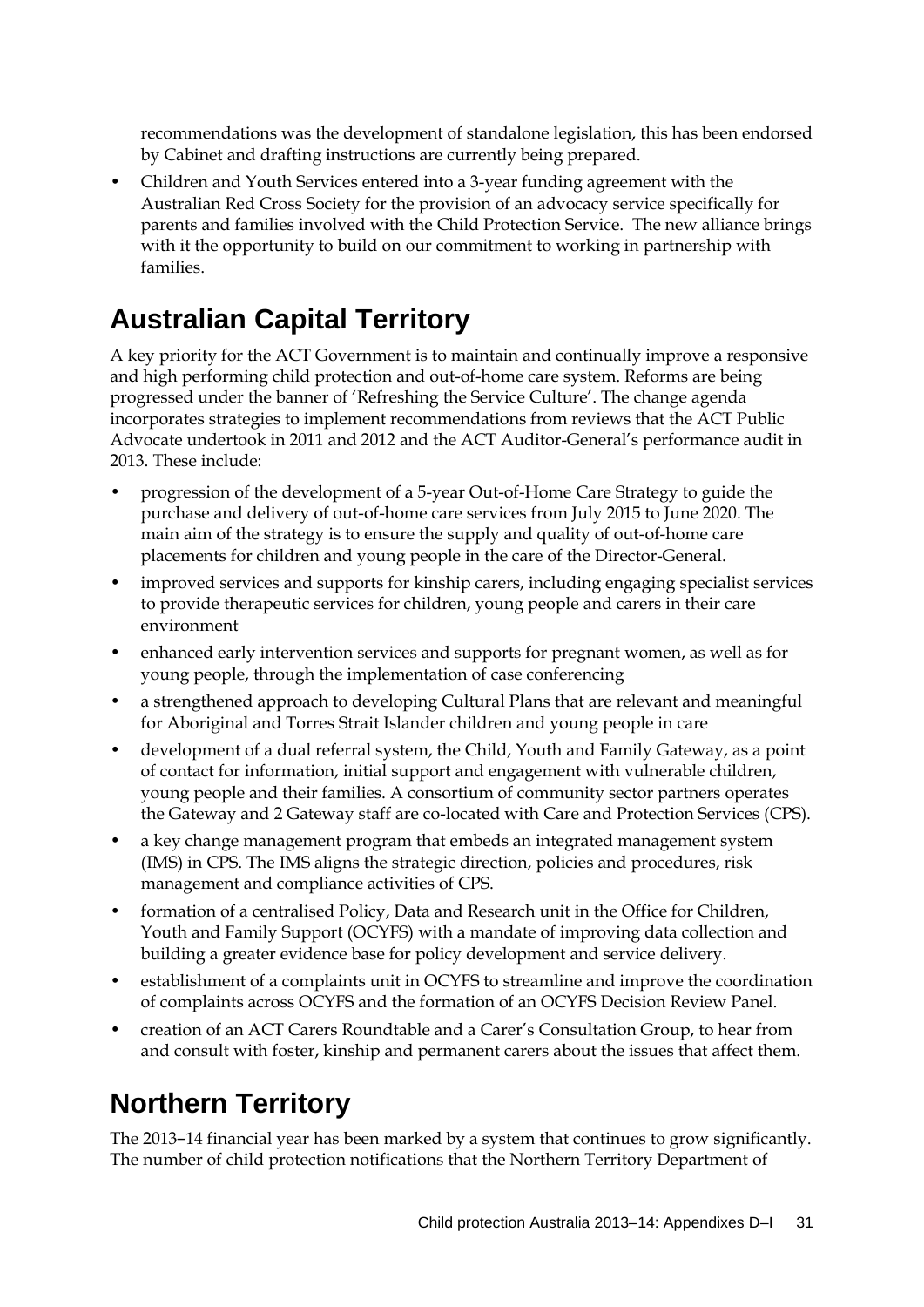Children and Families (DCF) received rose by 30 per cent, with the number of children in out-of-home care increasing by 25 per cent.

In response to continued growth in demand for services, DCF implemented a number of key reforms designed to enhance its corporate governance and improve the organisational accountability for performance. Key foundational documents focusing on practice performance and client outcomes were established. Changes were designed to improve operational accountability and performance, by connecting work units with shared outcomes and providing higher levels of executive management of key functional areas.

The Child Protection Practice Framework and the Standards of Professional Practice were launched in March 2014. The Standards of Professional Practice communicates the essential requirements for delivering effective, professional and accountable care and protection to vulnerable children.

In January 2014, a range of legislative amendments took effect, including the Charter of Rights for Children in Out-of-Home Care. This Charter was introduced to provide clearer and stronger statements of the quality of service children in care must receive. The Charter binds DCF and care providers to improved quality of care.

DCF also introduced Divisional Performance Assurance and Compliance (DPAC) meetings in 2013–14. DPAC involves Executive Directors in operational areas appearing before a panel, including the CEO and other senior staff members, to answer questions about various operational matters to demonstrate an understanding of business activities; maintain accountability in relation to the use of financial and human resources; and show compliance with statutory and policy obligations and other processes.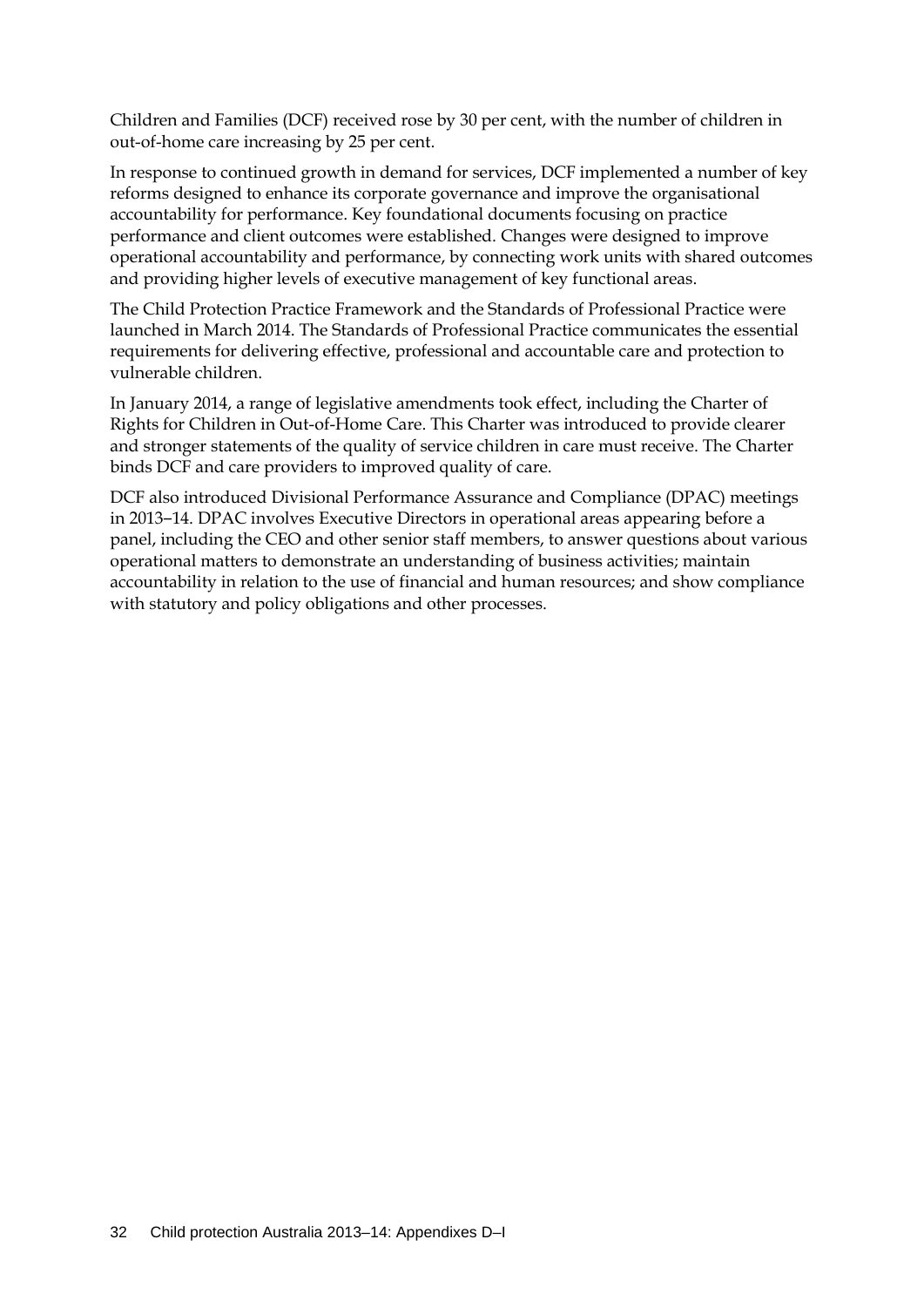# **Appendix H: Jurisdictions' data systems**

## **Key differences**

### **Notifications, investigations and substantiations**

#### **Abuse in care**

Cases of alleged abuse in care are included in the data for the number of notifications, investigations and substantiations for New South Wales, Western Australia, Tasmania, the Australian Capital Territory and the Northern Territory.

- The standard reporting of cases of alleged abuse in care formally commenced in Tasmania in December 2005.
- In Victoria and South Australia, cases of alleged abuse in care are not included in the data.
- In Queensland, cases of abuse in care where there is custody or guardianship to the Director-General are not reported in the count of notifications, investigations and substantiations, but recorded separately as Matters of Concern.

### **No suitable caregiver**

In some cases where the department responsible for child protection conducts an investigation, they may record an outcome of 'no suitable caregiver' (that is, no suitable parent or other legal guardian). This can include situations where a child's parent(s) have died, been incapacitated due to illness/injury or are otherwise unavailable (for example, due to being imprisoned).

All jurisdictions, except the Northern Territory, include cases of 'no suitable caregiver' in the data for notifications. However, the subsequent reporting of these cases differs, for example:

- Victoria, South Australia and Tasmania report these cases as substantiated neglect.
- In Western Australia, all cases of 'no suitable caregiver' are recorded in the 'dealt with by other means' category, as are deceased parents in the Australian Capital Territory.
- In the Northern Territory, cases of 'no suitable caregiver' are not part of the child protection intake system—they are streamed directly into substitute care.
- In Queensland, cases of 'no suitable caregiver' are reported as substantiated neglect if no other harm type was identified during the investigation and assessment.

### **Relevant changes in data systems**

#### **New South Wales**

The New South Wales Government response to the *Report of the Special Commission of Inquiry into Child Protection Services in NSW* (Wood Commission) recommendations and reform program effectively went live on 24 January 2010, with the proclamation of legislation to introduce a series of key reforms. The legislation sets a new mandatory reporting threshold: 'risk of significant harm'. Other major changes to the child protection system in New South Wales aim to share the responsibility for the safety and wellbeing of children across the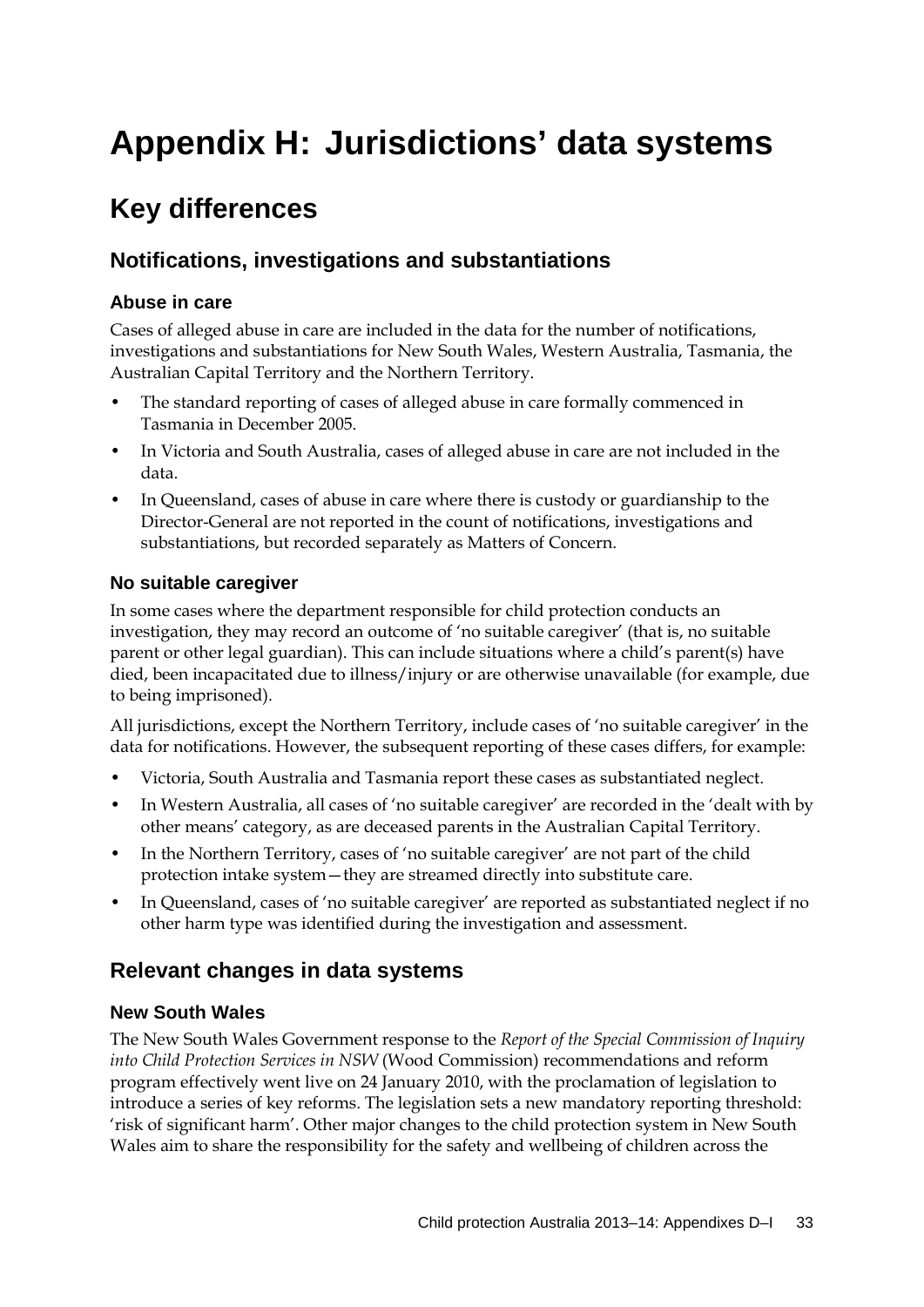government and non-government sectors, allowing Family and Community Services caseworkers to concentrate on the most serious cases. Indications are that these are beginning to reduce the high level of reporting to the 24-hour Child Protection Helpline.

Following the NSW *Keep Them Safe* reforms, the 2010–11 data reflect the first full year of reporting under legislative changes to the NSW *Children and Young Persons (Care and Protection) Act 199*8, proclaimed on 24 January 2010. This includes raising the reporting threshold from 'risk of harm' to the new 'risk of significant harm'. Data are not comparable with previous years.

Changes to business practice in New South Wales, designed to assist caseworkers in focusing on the most urgent cases, have required changes to counting rules. These changes mean that the counts for 'Notifications investigated', 'Notifications resolved without investigations' and 'Notifications dealt with by other means' for 2011–12 and beyond are not comparable with previous years.

#### **Victoria**

During 2006–07, Victoria introduced a major new data system, which was rolled out across the state in mid-2008. In parallel, the *Children, Youth and Families Act 2005*, which started in April 2007, introduced new service pathways and processes in Victorian child protection and family services to support earlier intervention and prevention for vulnerable children and their families. Due to these new service and data reporting arrangements, the Victorian child protection data for 2006–07 onwards may not be fully comparable with data from previous years.

#### **Queensland**

In Queensland, all notifications will require an investigation response, unless determined otherwise by a differential response. Any new child protection concerns received by the department, that relate to an open notification or to an investigation and assessment, are recorded in the Integrated Client Management System (ICMS) as an additional concern and linked to the open notification or investigation and assessment. Prior to the introduction of the ICMS in March 2007, any new child protection concerns that the department received were recorded as an additional notification. This change in recording practice has had the effect of decreasing the number of notifications recorded in Queensland.

### **Western Australia**

In March 2010, Western Australia implemented a new client information system; however, the delivery of the associated reporting data warehouse was delayed. The delay affected data for 2009–10 (a March snapshot of data was provided); as such, 2009–10 data are not comparable with other years. As of March 2014, notifications can directly proceed to an investigation and bypass initial assessment if the Department has a clear ongoing role in relation to a concern for a child.

### **South Australia**

The Connected Client Case Management System continues to be developed to support child protection case work and case management, with associated enhancements in data collection and reporting.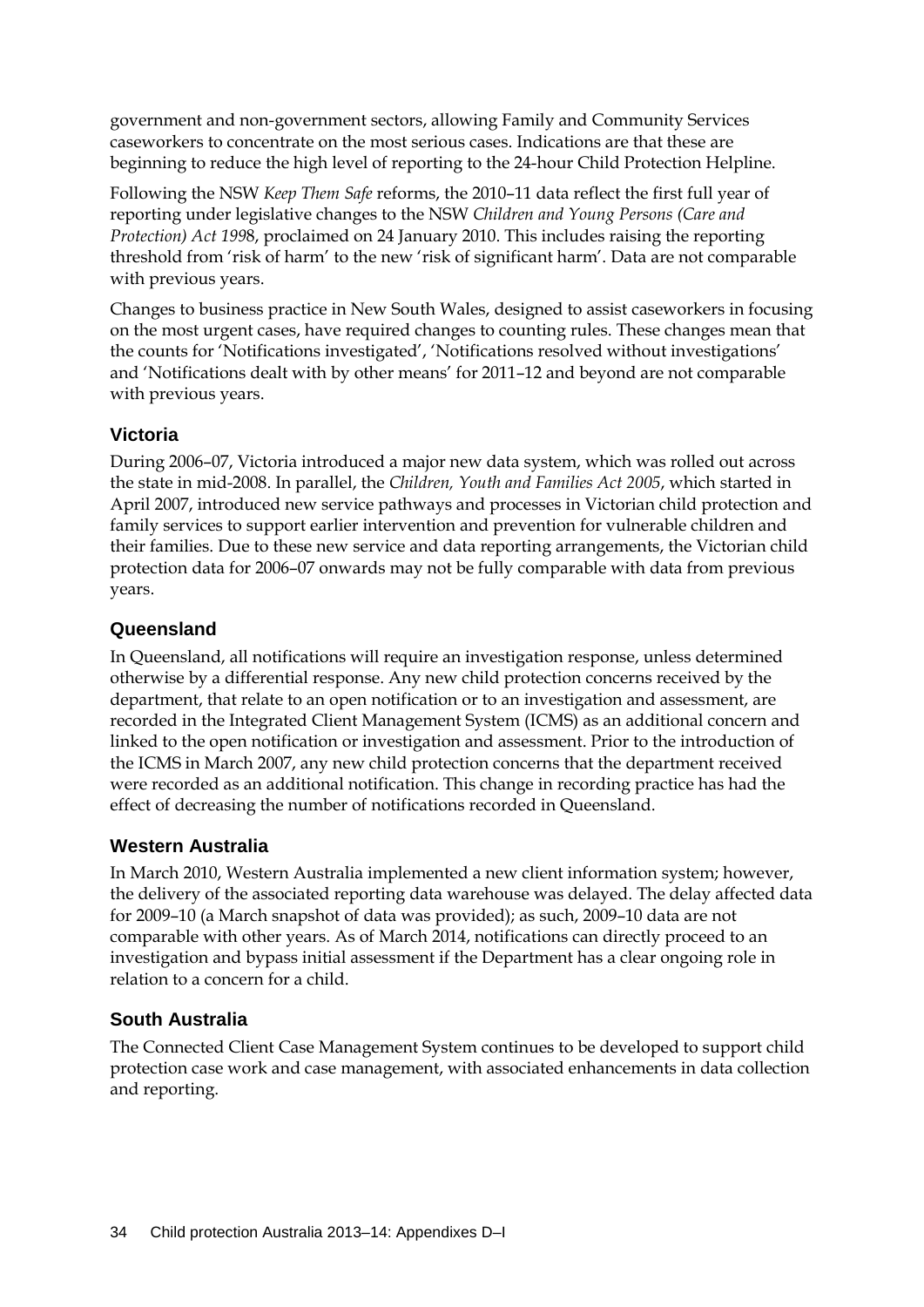### **Tasmania**

During 2007–08 and 2009–10, Tasmania implemented a new information system called the Child Protection Information System (CPIS) in 2 stages. CPIS consists of a single, centrally administered database to store, manage and provide state-wide access to child protection data. While stage 1 focused on improved support for intake and assessment functionality, stage 2 involved a complete redesign, and now CPIS supports intake, assessment, casemanagement, and out-of-home care functions. Other changes included decentralisation of intake services, and updated notification processes so that only the initial contact was counted as a notification, and any contacts received in relation to an open case of abuse or neglect are recorded as case notes.

During 2011–12, work was undertaken to comply with new National Minimum Data Set (NMDS) requirements, including the first run of the Child Protection NMDS Unit Record collection, and the first experimental collection for the Treatment and Support Services NMDS.

Additionally, in 2010–11 Tasmania developed and implemented a range of business intelligence dashboards and innovative reports to support management and front-line staff. In particular, this functionality aims to support staff working with clients who access multiple services and have complex needs.

#### **Australian Capital Territory**

In the Australian Capital Territory, the introduction of a differential response system has resulted in a reduction in the number of reports recorded as investigations. Children and young people receiving a differential response are recorded as 'receiving support' rather than being appraised (investigated), and are provided with a range of support strategies, which may include ongoing contact with the directorate for a limited time on a voluntary basis.

#### **Northern Territory**

There have been no major changes to the Department of Children and Families data system since the introduction of the Structured Decision Making assessment tools in 2010 and 2011.